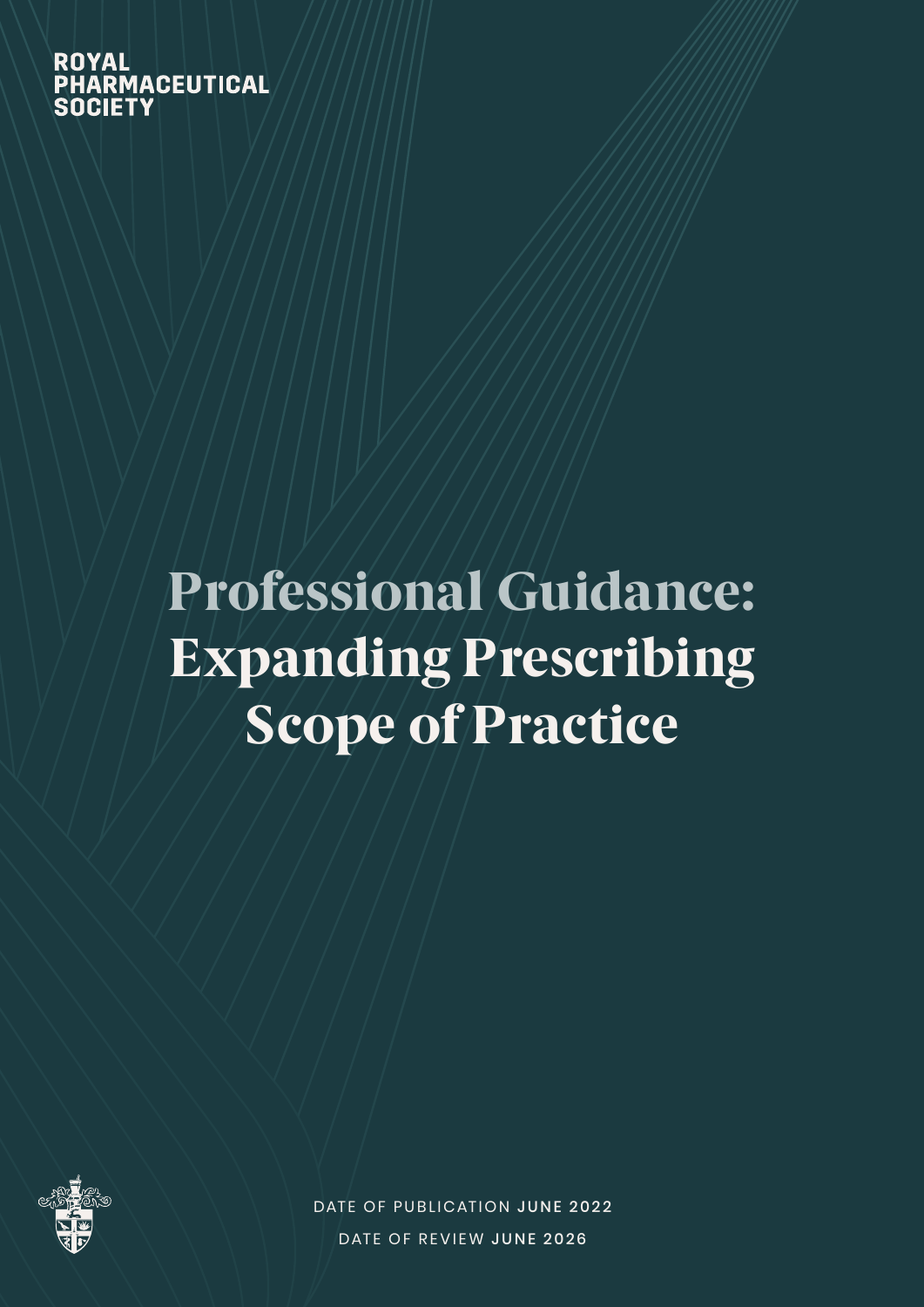# **Contents**

|    | <b>INTRODUCTION</b> | 3  |
|----|---------------------|----|
|    | 1. REFLECT          | 5  |
| 2. | PLAN                | 12 |
| 3. | ACT                 | 14 |
| 4. | EVALUATE            | 16 |
| 5. | <b>CASE STUDIES</b> | 17 |
| 6. | <b>CHECKLIST</b>    | 28 |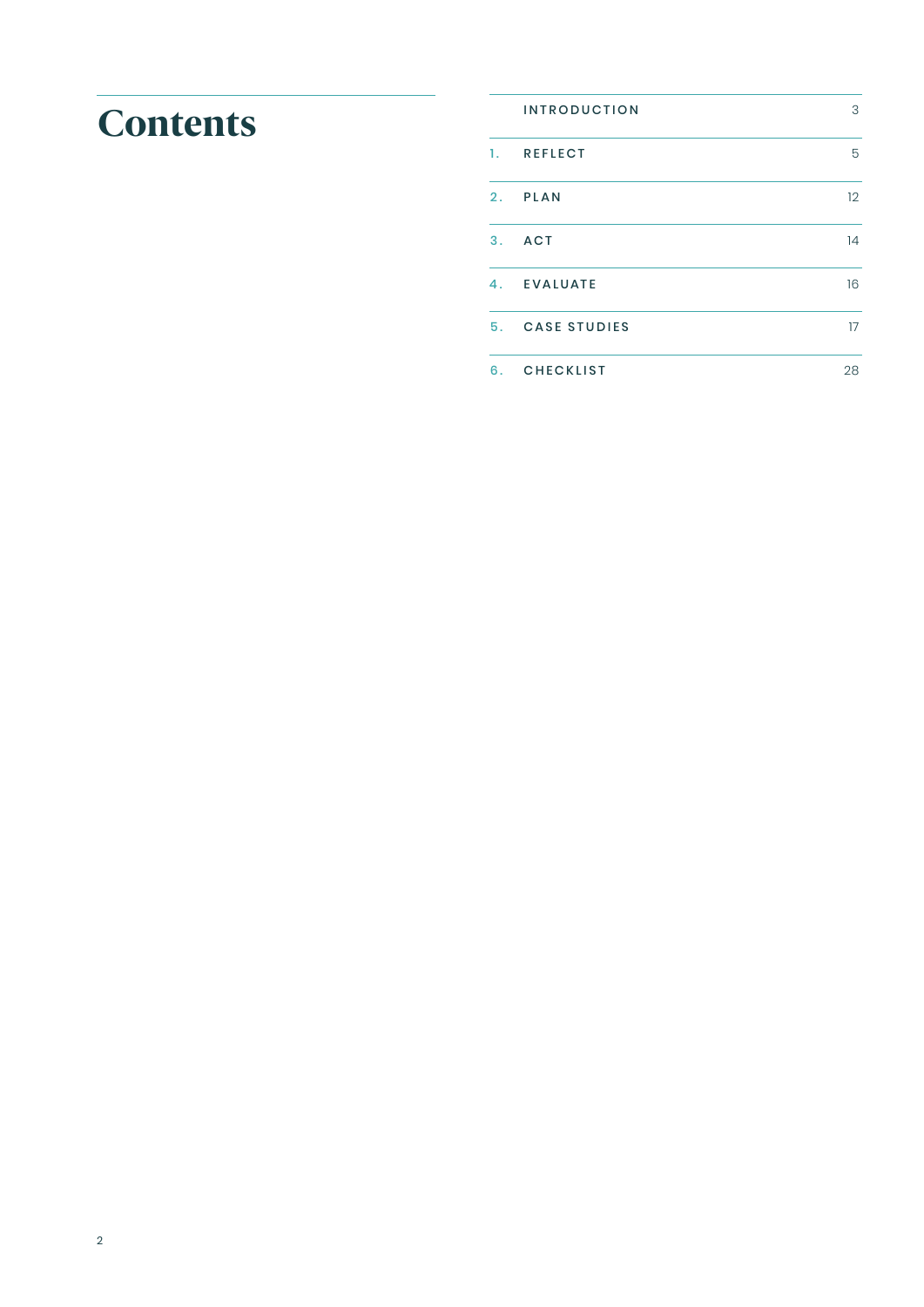## <span id="page-2-0"></span>Introduction

This guidance is for healthcare professionals wanting to expand their *"prescribing scope of practice".* 

It provides a structure to support prescribers to identify their developmental needs, highlights ways in which these needs can be met, and offers guidance on how to document the process and outcome.

A number of case studies across a range of professions and settings are provided to illustrate the process.

#### **Creation of document**

This document has been funded by Welsh Government. With the expanding role of pharmacists prescribing across all sectors, as well as many other prescribing healthcare professionals, there was an identified need for the guidance.

Based on discussions with multi-professional stakeholders, this document was produced as a guidance tool for prescribers wanting to expand their prescribing scope of practice.

#### **Prescribing Scope of Practice**

This is defined as the prescribing activities a healthcare professional carries out within their professional role. The healthcare professional must have the required training, knowledge, skills and experience to deliver these activities lawfully, safely and effectively. They must also have appropriate indemnity cover for their prescribing role. Prescribing scope of practice may be informed by regulatory standards, the professional body's policy, employer procedures, guidance from other relevant organisations and the individual's professional judgement.<sup>1</sup>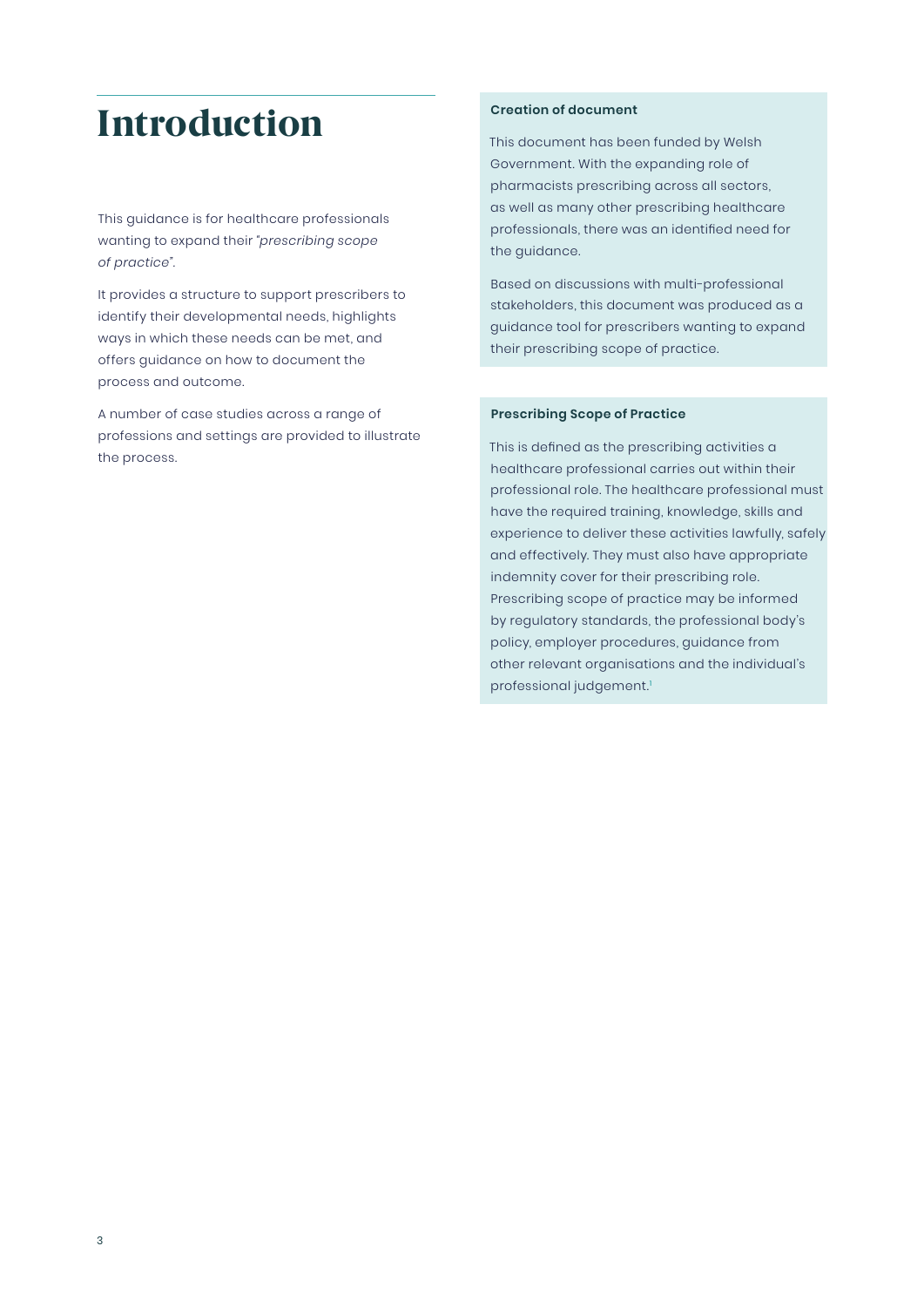This document is intended to be used alongside the [Royal Pharmaceutical Society \(RPS\) Competency](https://www.rpharms.com/resources/frameworks/prescribing-competency-framework/competency-framework)  [Framework for all Prescribers,](https://www.rpharms.com/resources/frameworks/prescribing-competency-framework/competency-framework) which describes the knowledge, skills, behaviours, activities, and outcomes that you, as a prescriber, should demonstrate.

Within the RPS Competency Framework there is a specific competency statement *"Prescribes within own scope of practice, and recognises the limits of own knowledge and skill.*" This is particularly pertinent when you want to expand, or change your prescribing scope of practice. There are several reasons why you may need to expand your prescribing scope of practice throughout your career.<sup>2</sup> This may be due to:

- Being confident in your current prescribing scope of practice but restricting your prescribing to a limited number of medicines.
- Being confident in current prescribing scope of practice but identifying further areas that could support patient care e.g. current scope is management of chronic pain but a large proportion of these patients are experiencing poor mental health and the management of mental health conditions such as depression would be a natural extension of your role.
- A new service being established e.g. previously prescribing in minor ailments but wanting to prescribe in a pain management service.
- Changing job role e.g. original role was prescribing within intensive care and new role is going to be prescribing in cardiovascular disease.
- Changing setting e.g. maintain prescribing for a certain condition but move from primary care into a secondary care setting or vice versa.

This guidance document will use the universally accepted Continuing Professional Development (CPD) cycle (reflect, plan, act, evaluate) (Figure 1) to consider potential ways in which you can expand your prescribing scope of practice. We would encourage you to document a record of your CPD cycle, by using the checklist found on page 26.



CPD cycle

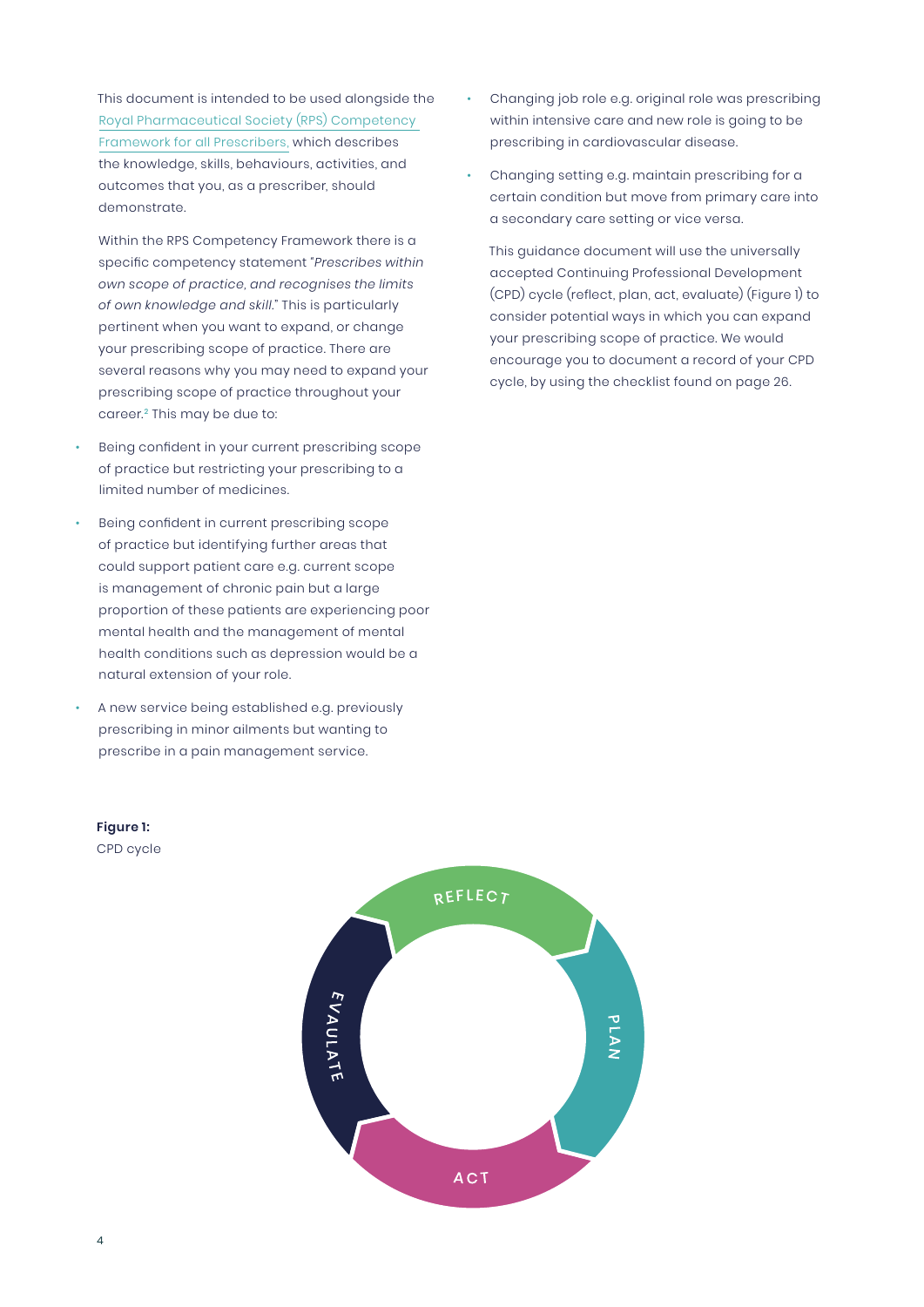# <span id="page-4-0"></span>**1** Reflect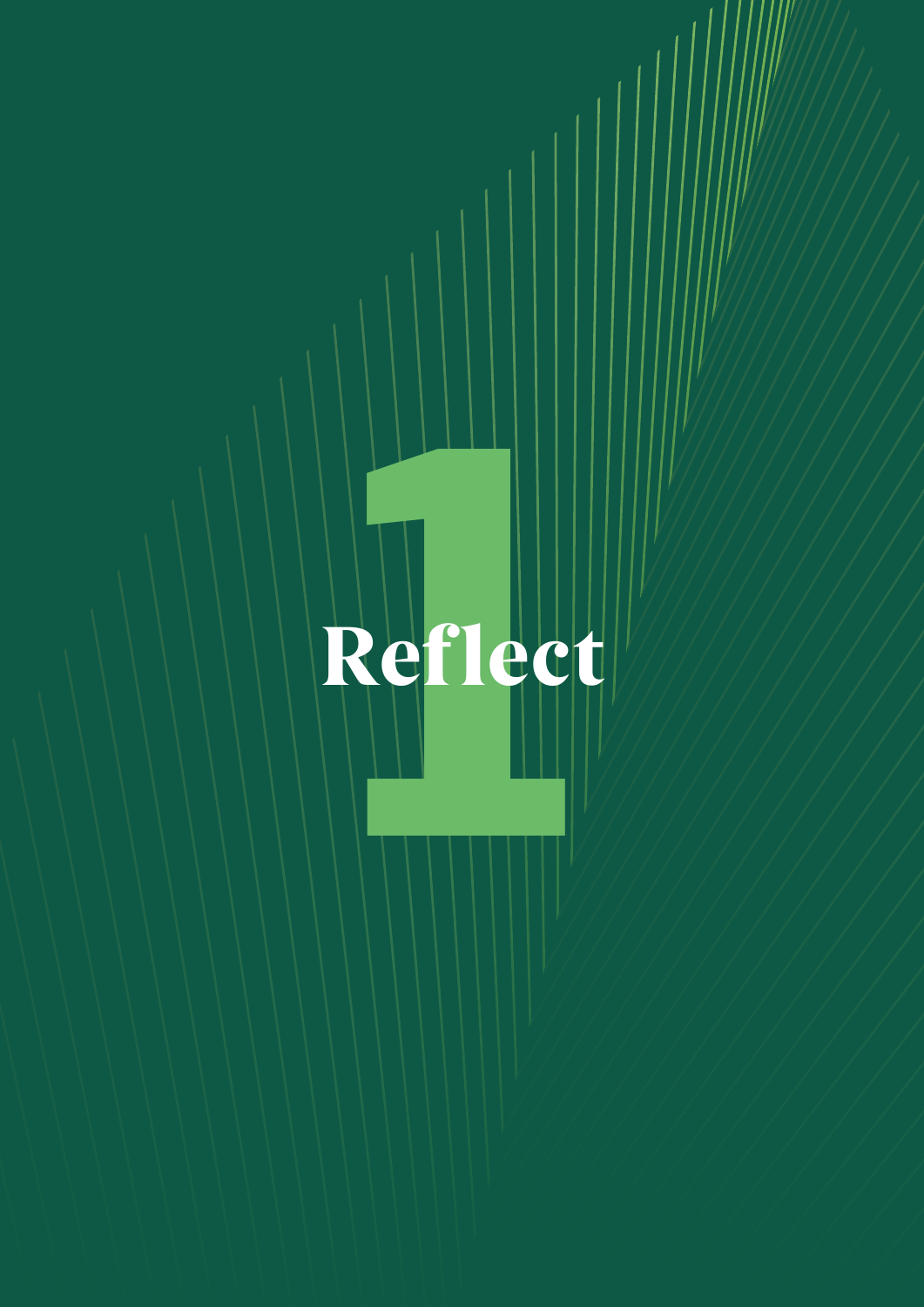#### **Identify your learning needs for expanding your prescribing scope of practice**

There are a range of scenarios in which you, as a prescriber may need to expand your prescribing scope of practice (Figure 2).



Figure 2: Infographic to show how a prescriber can expand their prescribing scope of practice

#### **Assess yourself against the RPS Competency Framework**

Take time to re-read all the [competency](https://www.rpharms.com/resources/frameworks/prescribing-competency-framework/competency-framework) [statements,](https://www.rpharms.com/resources/frameworks/prescribing-competency-framework/competency-framework) identifying if you have any developmental needs for your new prescribing scope of practice. You may recognise that you are competent in some areas but identify learning needs in others.

Look through the different sections of the competency framework and ask yourself if anything you currently do needs to change, or if there are additional points you need to consider.

After you have reflected on the RPS Competency Framework (subsections shown in Figure 3), refer to the table on page 7. The first table will look at the consultation (Domain 1) and the second table will focus on the prescribing governance (Domain 2) and considerations you should reflect on prior to expanding your prescribing scope of practice.



**Figure 3:** Image taken from "The Royal Pharmaceutical Society Competency Framework for all Prescribers"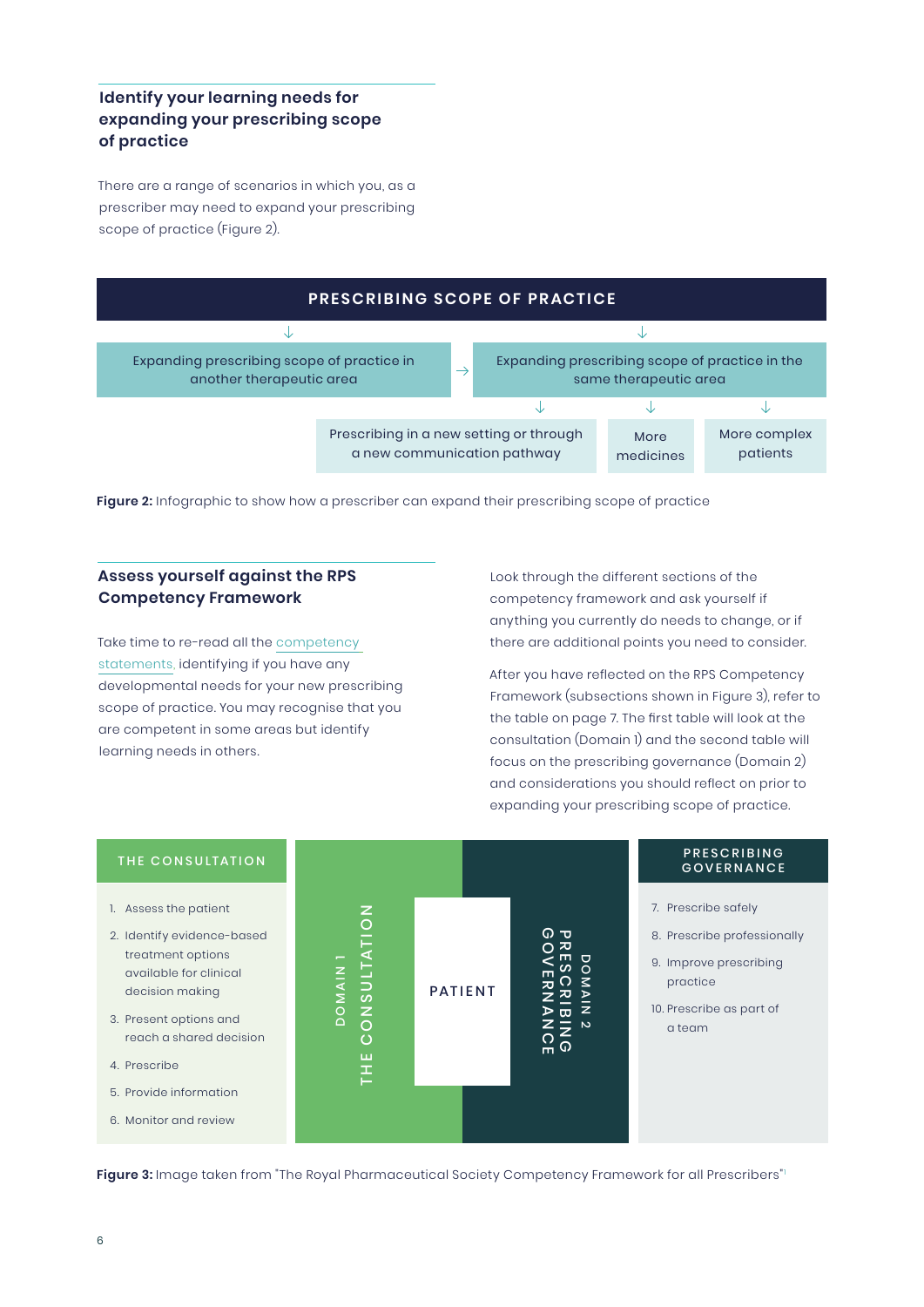# Domain 1 The consultation

| <b>COMPETENCY 1. Assess the patient</b>                                                                                                                                                                                       |                                                                                                                                                                                                                                                                                                                                                                                                                                                                                                                                                                                                                                                                                                                                                   |  |  |  |  |
|-------------------------------------------------------------------------------------------------------------------------------------------------------------------------------------------------------------------------------|---------------------------------------------------------------------------------------------------------------------------------------------------------------------------------------------------------------------------------------------------------------------------------------------------------------------------------------------------------------------------------------------------------------------------------------------------------------------------------------------------------------------------------------------------------------------------------------------------------------------------------------------------------------------------------------------------------------------------------------------------|--|--|--|--|
| <b>Setting of consultation</b>                                                                                                                                                                                                |                                                                                                                                                                                                                                                                                                                                                                                                                                                                                                                                                                                                                                                                                                                                                   |  |  |  |  |
| • Think about the clinical setting<br>of the consultation.                                                                                                                                                                    | If you are moving from prescribing from one care setting to another,<br>you may have different diagnostic tools available to you.                                                                                                                                                                                                                                                                                                                                                                                                                                                                                                                                                                                                                 |  |  |  |  |
| • Potential additional needs of<br>the consultation setting.                                                                                                                                                                  | Sufficient privacy in the consultation setting is essential for patient<br>confidentiality e.g. patient consultation room in a community pharmacy.                                                                                                                                                                                                                                                                                                                                                                                                                                                                                                                                                                                                |  |  |  |  |
| <b>Additional needs</b>                                                                                                                                                                                                       |                                                                                                                                                                                                                                                                                                                                                                                                                                                                                                                                                                                                                                                                                                                                                   |  |  |  |  |
| Reflect on the patient's:<br>· Dignity, capacity, consent<br>and confidentiality.<br>• Communication skills.<br>Access to patient records i.e.<br>what records will you have<br>access to? Can you read and<br>write in them? | If you are expanding your prescribing practice from adults to<br>paediatric patients, seeking consent will be something you will need<br>to consider. Furthermore, when prescribing for paediatric patients,<br>consider Gillick competence or Fraser guidance if prescribing<br>contraception.<br>Are members of the patient group you will be treating potentially<br>vulnerable and how will you ensure that their needs are met? Will you<br>need to update your Disclosure and Barring Service (DBS) check?<br>You may need to tailor the consultation for those with different health<br>literacy and/or potential language barriers ensuring your practice is<br>inclusive.                                                                |  |  |  |  |
|                                                                                                                                                                                                                               | If you do not have access to patient notes, where and how will you<br>document your consultation?                                                                                                                                                                                                                                                                                                                                                                                                                                                                                                                                                                                                                                                 |  |  |  |  |
|                                                                                                                                                                                                                               | <b>Patient assessment</b>                                                                                                                                                                                                                                                                                                                                                                                                                                                                                                                                                                                                                                                                                                                         |  |  |  |  |
| Can you describe the:<br>• Pathophysiology of the<br>condition:<br>· Natural progression;                                                                                                                                     | If you are expanding your prescribing scope of practice to different<br>therapeutic areas or more complex patients e.g. pregnant patients or<br>paediatric patients, you may wish to focus your learning on how the<br>clinical principles vary in the expanded therapeutic area or patient<br>group.                                                                                                                                                                                                                                                                                                                                                                                                                                             |  |  |  |  |
| • Prognosis;<br>• Specific history taking<br>questions;<br>· Differential diagnoses; and<br>· Management<br>(pharmacological and<br>non-pharmacological).                                                                     | If you are expanding prescribing practice in the same therapeutic<br>area, but for more medicines, you may know certain clinical principles<br>well but may wish to focus on the pharmacology aspect of the new<br>medicines you will be prescribing. N.B. Further learning needs could<br>be identified in Competency 2 section "Identify evidence- based<br>treatment options available for clinical decision-making".<br>Are you confident in the patient assessment and differential diagnosis<br>skills required in your new prescribing scope of practice?<br>Are there any specific adherence issues for the patient groups/<br>condition that you should be aware of?<br>Who can you seek guidance/support from and refer to if required? |  |  |  |  |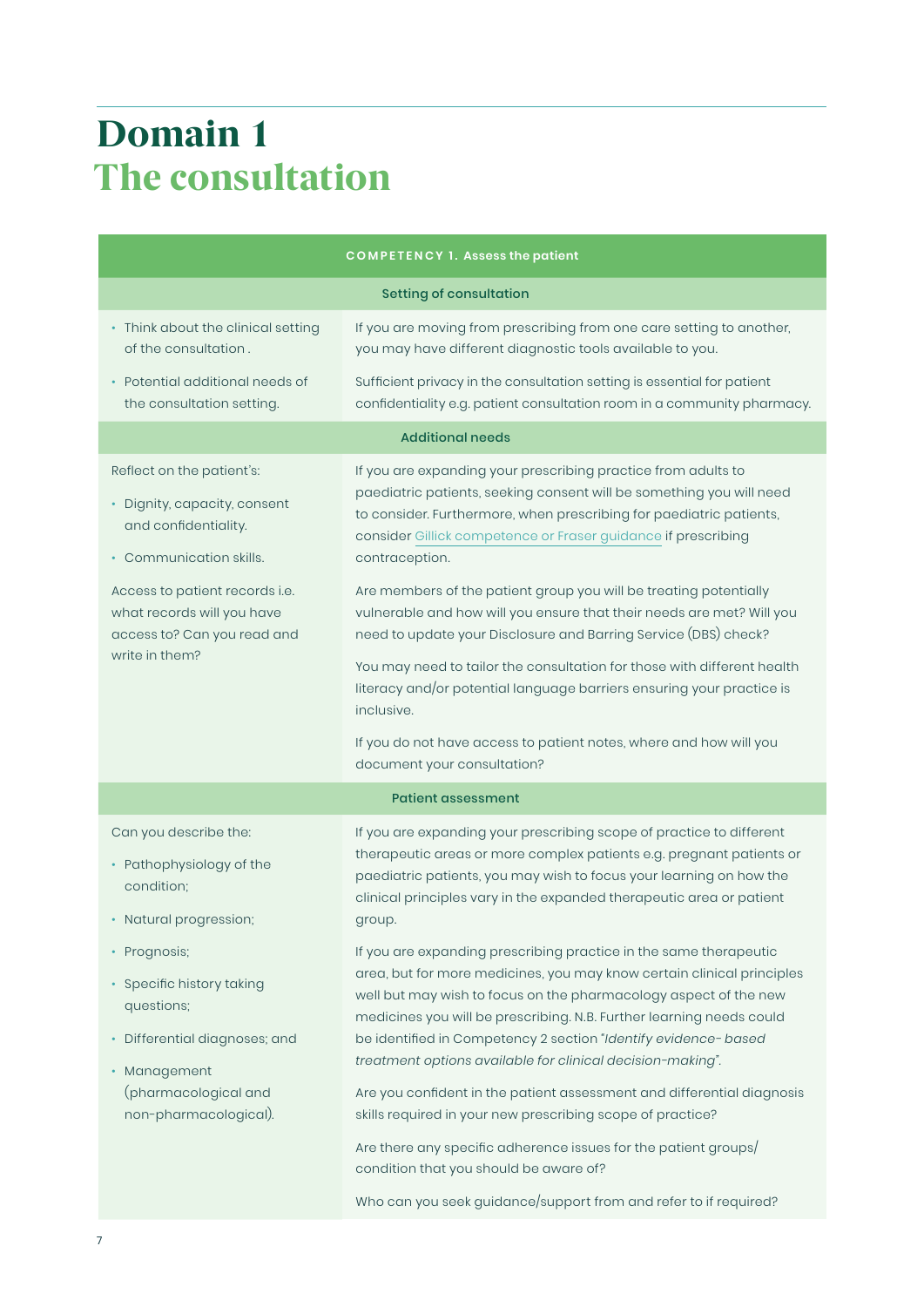#### **COMPETENCY 2. Identify evidence-based treatment options available for clinical decision-making**

| Management of condition/indication                                                                                                                                                                                                                                                                                                                                          |                                                                                                                                                                                                                                                                                                                                                                                                                                                                                                                                                                                                                                                                                                                                                                                                                                                       |  |  |  |
|-----------------------------------------------------------------------------------------------------------------------------------------------------------------------------------------------------------------------------------------------------------------------------------------------------------------------------------------------------------------------------|-------------------------------------------------------------------------------------------------------------------------------------------------------------------------------------------------------------------------------------------------------------------------------------------------------------------------------------------------------------------------------------------------------------------------------------------------------------------------------------------------------------------------------------------------------------------------------------------------------------------------------------------------------------------------------------------------------------------------------------------------------------------------------------------------------------------------------------------------------|--|--|--|
| Understanding the management                                                                                                                                                                                                                                                                                                                                                |                                                                                                                                                                                                                                                                                                                                                                                                                                                                                                                                                                                                                                                                                                                                                                                                                                                       |  |  |  |
| • Using guidelines both local and<br>national e.g. National Institute<br>for Health and Care Excellence<br>(NICE), or international<br>guidance.<br>• Understand the non-<br>pharmacological and<br>pharmacological approaches<br>in the management of the<br>condition.                                                                                                    | If there are no guidelines, what will guide your prescribing and is there<br>sufficient evidence to support your prescribing practice?                                                                                                                                                                                                                                                                                                                                                                                                                                                                                                                                                                                                                                                                                                                |  |  |  |
| Understanding the pharmacology                                                                                                                                                                                                                                                                                                                                              |                                                                                                                                                                                                                                                                                                                                                                                                                                                                                                                                                                                                                                                                                                                                                                                                                                                       |  |  |  |
| Describe;<br>• The pharmacokinetics/<br>pharmacodynamics of the<br>medicines you will prescribe<br>and their impact on prescribing<br>decisions:<br>• The effect of co-morbidities<br>and other medicines on your<br>management options; and<br>• Specific patient factors that<br>you should consider for various<br>patients/medicines.<br>Considering specific resources | If you are prescribing for patients on a general medicine ward and<br>move to prescribe for patients who are on the critical care ward,<br>you may need to consider the changes in pathophysiology and<br>pharmacodynamics e.g. cardiac and renal function that could affect<br>the medicine in the body.3<br>Alternatively, if you are moving from prescribing for adult patients<br>to paediatric or pregnant patients, you would have to consider the<br>change in medicine licensing, drug handling and dosing.<br>You may need to consider any type of pharmacogenomics associated<br>with the medicine you are going to be prescribing e.g. testing for allele<br>HLA-B*5701 prior to initiating Abacavir for patients with HIV.<br>You need to ensure you are aware of public health issues you may<br>need to incorporate into your practice. |  |  |  |
| relevant to your prescribing<br>scope of practice.<br>If prescribing antimicrobials, it's<br>essential to consider the growing                                                                                                                                                                                                                                              | You may wish to use resources including; The British National Formulary<br>(BNF), Summary of Product Characteristics (SPC), Renal Drug Handbook,<br>Maudsley Handbook, Neonatal formulary, The College of Optometry<br>formulary for optometrists, etc.                                                                                                                                                                                                                                                                                                                                                                                                                                                                                                                                                                                               |  |  |  |
| resistance of antimicrobials and<br>use resources such as the TARGET<br>antimicrobial toolkit.                                                                                                                                                                                                                                                                              | Do you have awareness regarding antibiotic resistance and use of both<br>local and national antimicrobial guidelines?<br>Consider specific antimicrobial stewardship measures you need to                                                                                                                                                                                                                                                                                                                                                                                                                                                                                                                                                                                                                                                             |  |  |  |

complete as part of your prescribing practice.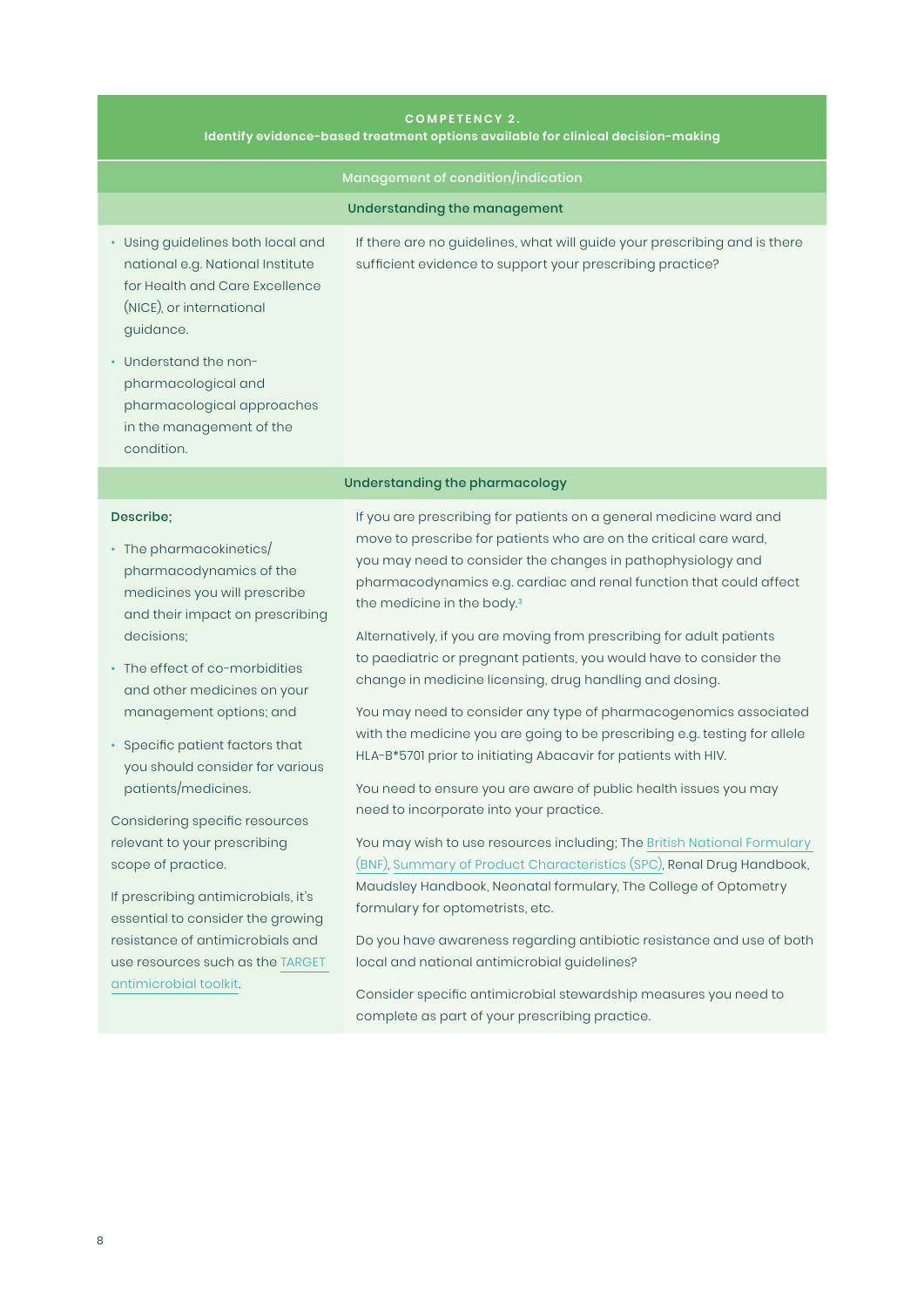| <b>COMPETENCY 3. Present options and reach a shared decision</b>                                                                                                                               |                                                                                                                                                                                                                                                                                                                                                                            |  |  |  |
|------------------------------------------------------------------------------------------------------------------------------------------------------------------------------------------------|----------------------------------------------------------------------------------------------------------------------------------------------------------------------------------------------------------------------------------------------------------------------------------------------------------------------------------------------------------------------------|--|--|--|
| <b>Management options</b>                                                                                                                                                                      |                                                                                                                                                                                                                                                                                                                                                                            |  |  |  |
| • Clinical setting of consultation.<br>• Potential additional needs of<br>the consultation setting.                                                                                            | Consider using shared decision aids to promote patient engagement,<br>understanding and adherence.<br>What issues are there to consider with respect to sustainability in your<br>new prescribing scope of practice to support the move to a net zero<br>NHS?                                                                                                              |  |  |  |
| <b>COMPETENCY 4. Prescribe</b>                                                                                                                                                                 |                                                                                                                                                                                                                                                                                                                                                                            |  |  |  |
| Prescribing                                                                                                                                                                                    |                                                                                                                                                                                                                                                                                                                                                                            |  |  |  |
| Regarding the medicines you<br>are going to be prescribing<br>understanding the:<br>• Dose.<br>· Indications.<br>• Contra indications.<br>• Cautions.<br>• Adverse effects.<br>• Interactions. | Consider how you will manage potential medicine and medicine/food<br>interactions.<br>If prescribing "off-label" or "unlicensed" medicines, ensure information<br>is shared with the patient/carer.<br>(At present, the non medical prescribers able to prescribe<br>unlicensed medicines are pharmacists and nurses.)                                                     |  |  |  |
|                                                                                                                                                                                                | Documenting the consultation                                                                                                                                                                                                                                                                                                                                               |  |  |  |
|                                                                                                                                                                                                | Are you confident and competent with how and where to document<br>your consultation and its outcome?<br>Is there a need to transfer any information to others e.g. transfer<br>between primary care providers or between sectors? If so, how will<br>this be achieved.<br>Consider if patient consent would need to be obtained prior to the<br>transfer of documentation. |  |  |  |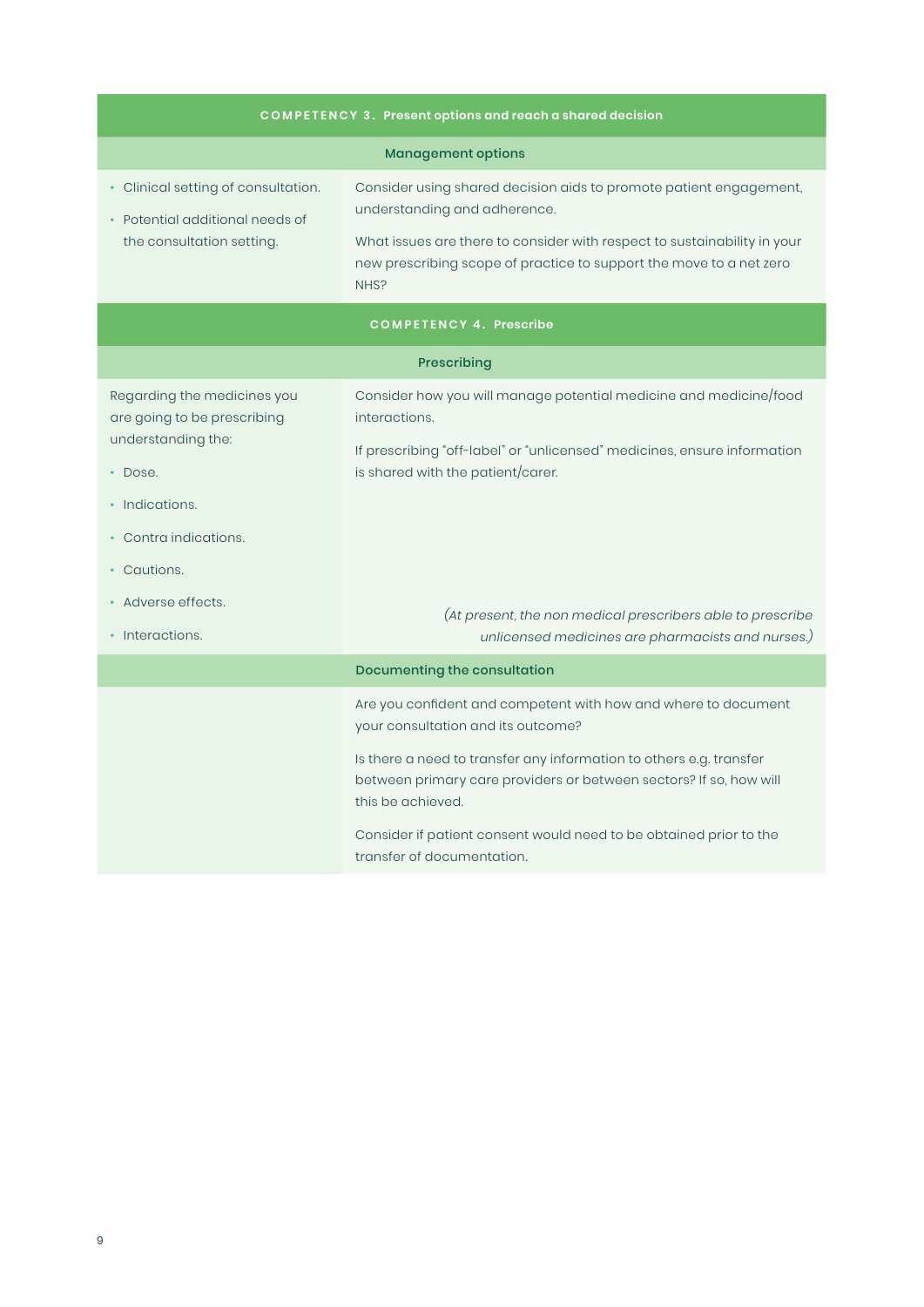| <b>COMPETENCY 5. Provide information</b>                                                                                                                                                                 |                                                                                                                                                                                                                                                                                                                                                                                                                                                                                                                                                   |  |  |  |
|----------------------------------------------------------------------------------------------------------------------------------------------------------------------------------------------------------|---------------------------------------------------------------------------------------------------------------------------------------------------------------------------------------------------------------------------------------------------------------------------------------------------------------------------------------------------------------------------------------------------------------------------------------------------------------------------------------------------------------------------------------------------|--|--|--|
| It is important to consider;<br>• Health literacy of the patient;<br>• The specific information<br>regarding safety netting that<br>you will provide; and<br>• Further self-management<br>advice needed. | What suitable information can you provide for a patient/carer to look at<br>regarding their condition and the treatment options available?<br>Consider providing easy read patient information where necessary.<br>There are certain resources that are available in multiple languages.<br>Health information in other languages - NHS (www.nhs.uk)<br>There are many websites that offer patient information including on<br>the NHS website. It is important that any information you provide the<br>patient is from reputable websites.       |  |  |  |
| <b>COMPETENCY 6. Monitor and review</b>                                                                                                                                                                  |                                                                                                                                                                                                                                                                                                                                                                                                                                                                                                                                                   |  |  |  |
|                                                                                                                                                                                                          | Monitoring the treatment                                                                                                                                                                                                                                                                                                                                                                                                                                                                                                                          |  |  |  |
| Important to monitor outcomes,<br>effectiveness and for any adverse<br>effects.                                                                                                                          | Consider:<br>• What monitoring is needed and when? E.g. timing of response to<br>treatment.<br>• The frequency of monitoring needed?<br>• Who is responsible for ordering and interpreting any tests?<br>• What action is needed if you identify the medicine is not effective or<br>a test result is "out of range"?<br>• What adverse effects may be experienced? What will you do if<br>they are experienced? Consider your professional responsibility<br>for reporting the adverse effects to the MHRA as part of the<br>yellow card scheme. |  |  |  |

#### **Communication**

Throughout the consultation, good communication between prescribers and patients is essential for the quality of care and patient safety. Communicating compassionately and clearly with patients and/or carers is essential, ensuring that you are listening to and respecting their views and responding to their concerns.

A shared decision on management should always be established to ensure the best treatment outcome(s) for the patient.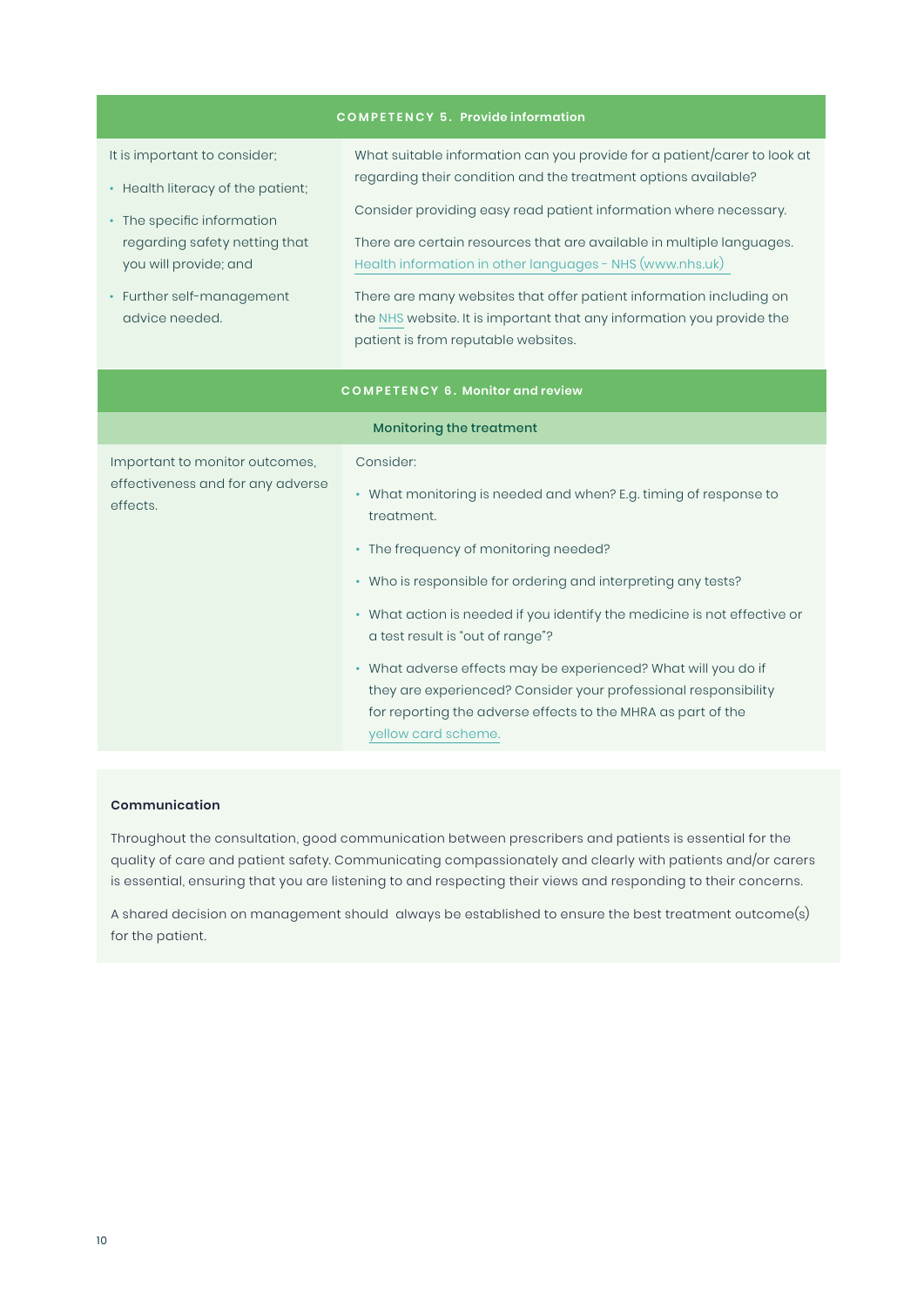# Domain 2 Prescribing governance

#### **COMPETENCY 7. Prescribe safely**

Reflect on how errors may occur with the medicine(s) you are going to be prescribing or in the patient groups that you are prescribing for.

Reflect on the communication pathway that you will be using for your consultation e.g. face to face, telephone, video conferencing and how you will ensure safe prescribing.

Learn from frequently reported errors in your new prescribing scope of practice and how they can be prevented from happening.

If changing sector understand the reporting systems that are used for near misses and critical incidents.

Reflect on whether there are further governance structures/indemnity needed for alternative consultations whether that be via video/ telephone or face to face consultations.

#### **COMPETENCY 8. Prescribe professionally**

Look at the specific legal or ethical considerations needed. Are there any specific factors you need to consider in this patient group that may influence your prescribing?

#### **COMPETENCY 9. Improving prescribing practice**

What resources are available to you for your new prescribing scope of practice:

- Journal clubs
- Peer support groups
- Potential support structures that are already established?

Many professional societies, royal colleges and regulatory bodies offer supporting resources looking at how to prescribe effectively e.g. [Good](https://www.gmc-uk.org/ethical-guidance/ethical-guidance-for-doctors/good-practice-in-prescribing-and-managing-medicines-and-devices)  [practice in prescribing and managing medicines and devices General](https://www.gmc-uk.org/ethical-guidance/ethical-guidance-for-doctors/good-practice-in-prescribing-and-managing-medicines-and-devices)  [Medical Council \(GMC\)](https://www.gmc-uk.org/ethical-guidance/ethical-guidance-for-doctors/good-practice-in-prescribing-and-managing-medicines-and-devices) and [In practice: Guidance for pharmacist](https://www.pharmacyregulation.org/sites/default/files/document/in-practice-guidance-for-pharmacist-prescribers-february-2020.pdf)  [prescribers General Pharmaceutical Council \(GPhC\) guidance.](https://www.pharmacyregulation.org/sites/default/files/document/in-practice-guidance-for-pharmacist-prescribers-february-2020.pdf)

#### **COMPETENCY 10. P rescribe as part of a team**

| Who is your team (in the widest   | Do you require support and supervision as you expand your scope of                                                                                                                        |  |  |
|-----------------------------------|-------------------------------------------------------------------------------------------------------------------------------------------------------------------------------------------|--|--|
| sense) and what are each of their | practice and if so, who could provide this?                                                                                                                                               |  |  |
| roles?                            | If you are prescribing autonomously in practice, it is imperative to know<br>who you could refer on to for further treatment to ensure the patient<br>receives the most appropriate care. |  |  |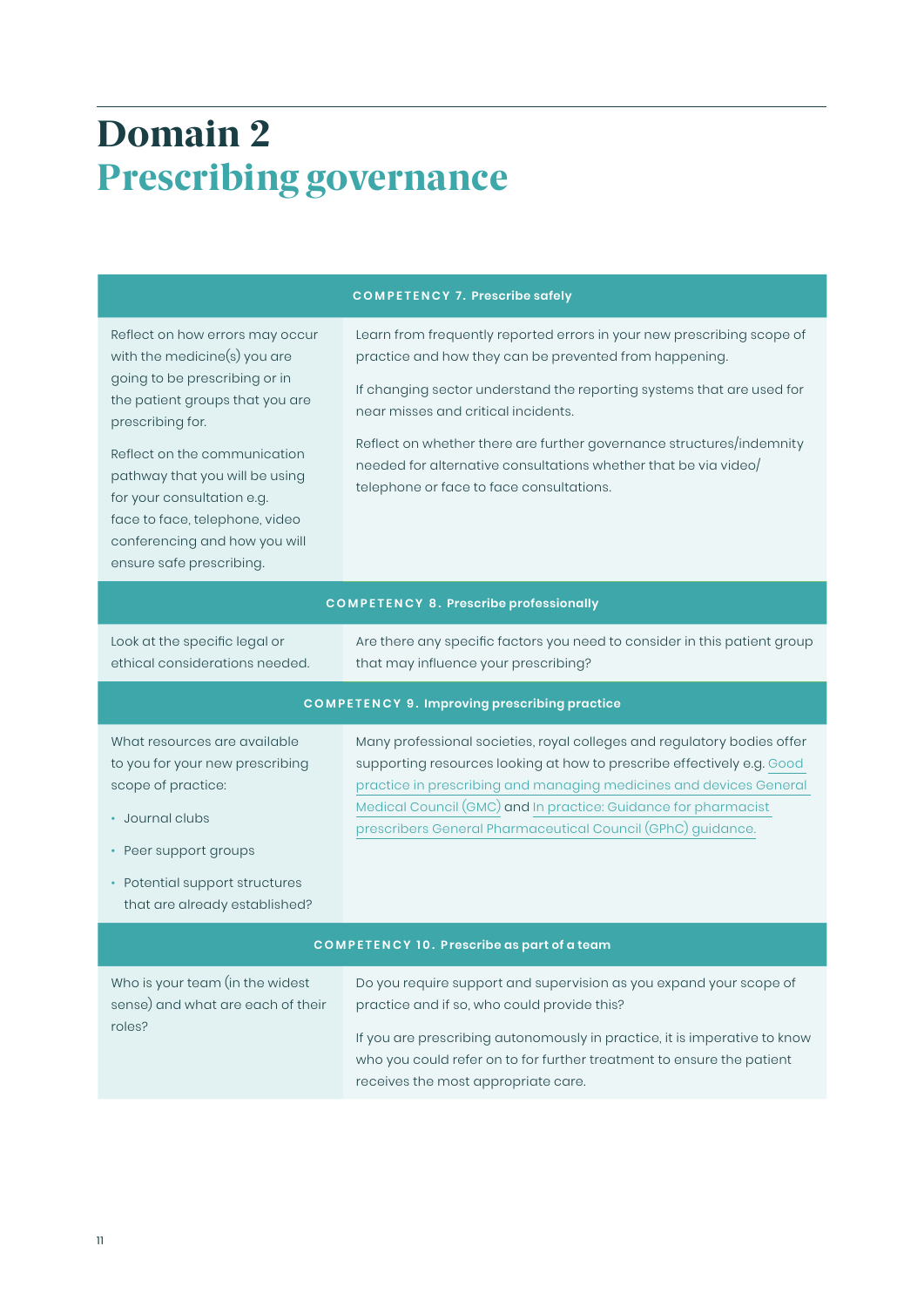<span id="page-11-0"></span>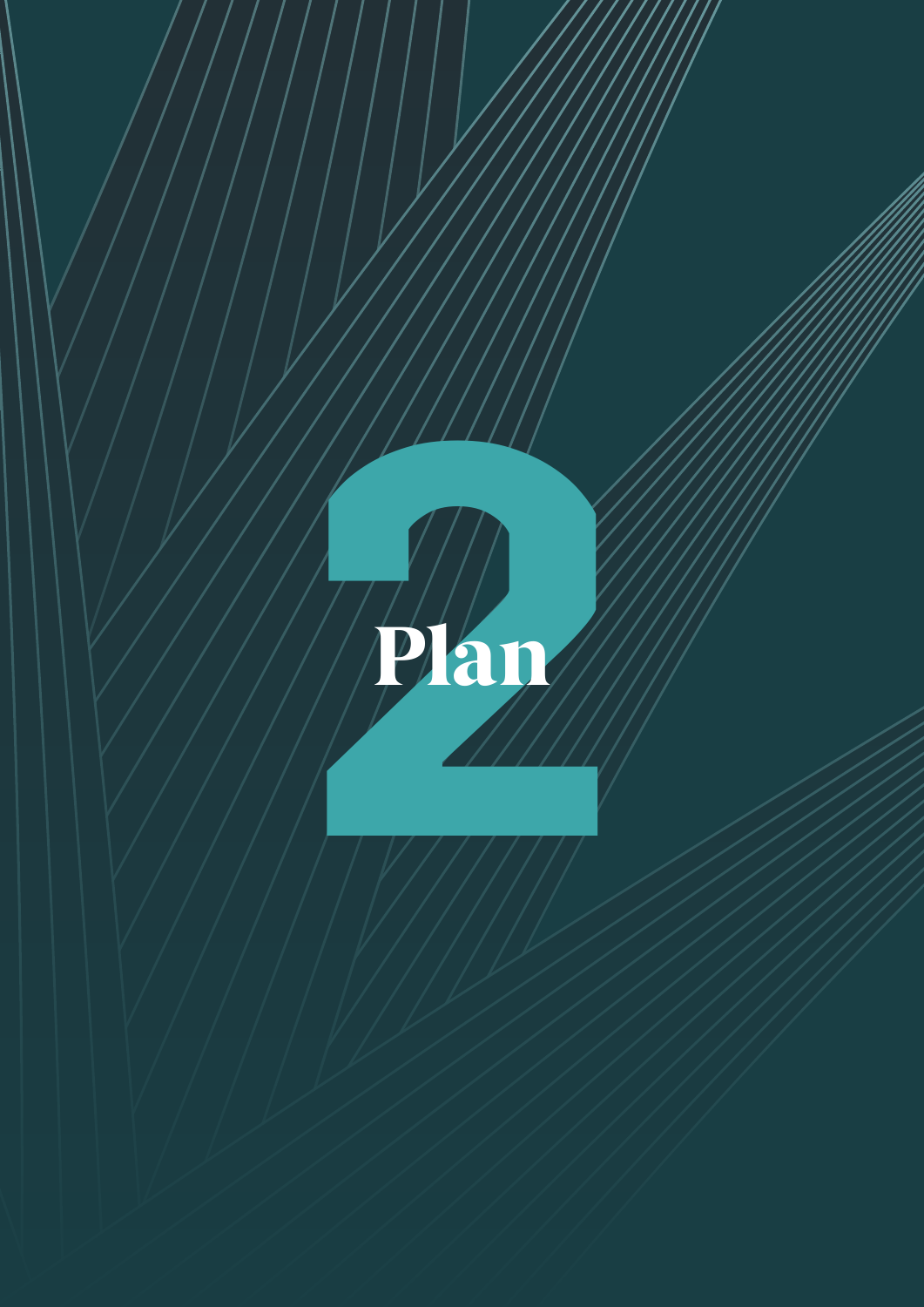#### **Planning how you are going to achieve the learning in the expanded prescribing scope of practice.**

After you have assessed yourself against each of the competencies, you may have identified some learning needs.

It is useful to discuss these with a colleague, peer, manager, designated prescribing practitioner (DPP), or another suitable individual who may be prescribing in the same therapeutic area. They can provide ideas about how to achieve the desired learning needs and also help you to clarify your prescribing scope of practice i.e., what it includes and excludes.

Ensure that you document the inclusion/exclusion criteria for the patient groups you will include in your new prescribing scope of practice before starting to prescribe.

From these discussions you can create a set of SMART objectives (Figure 4) that will guide your learning around the desired therapeutic area/setting.

#### **S – SPECIFIC**

State what you will do, make your goals specific to ensure effective planning and ability to measure progress and completion.

#### **M – MEASURABLE**

Define what evidence will prove you have learned what you need to expand your prescribing scope of practice and provide a way to evaluate the goals.

#### **A – ACHIEVABLE**

Ensure that you will be able to achieve the desired learning and subsequent goal(s) of prescribing in your expanded scope of practice.

#### **R – R E L E V A N T**

Relevant to your role as an independent prescriber and your new scope of prescribing practice.

#### **T – TIMELY**

State when you plan for your learning to be completed to enable you to be competent to prescribe in your expanded scope of practice.

**Figure 4** Explanation of a SMART objective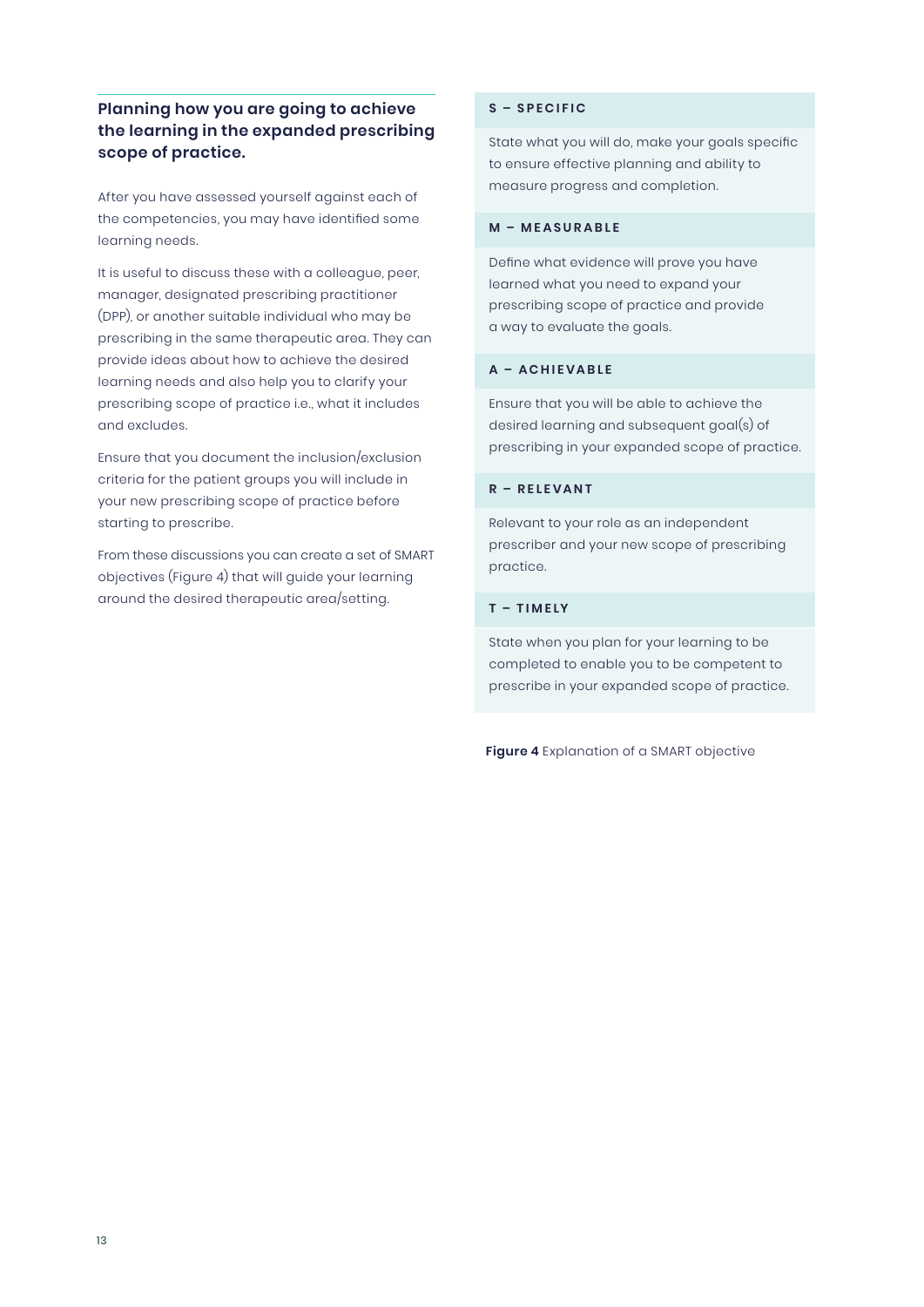<span id="page-13-0"></span>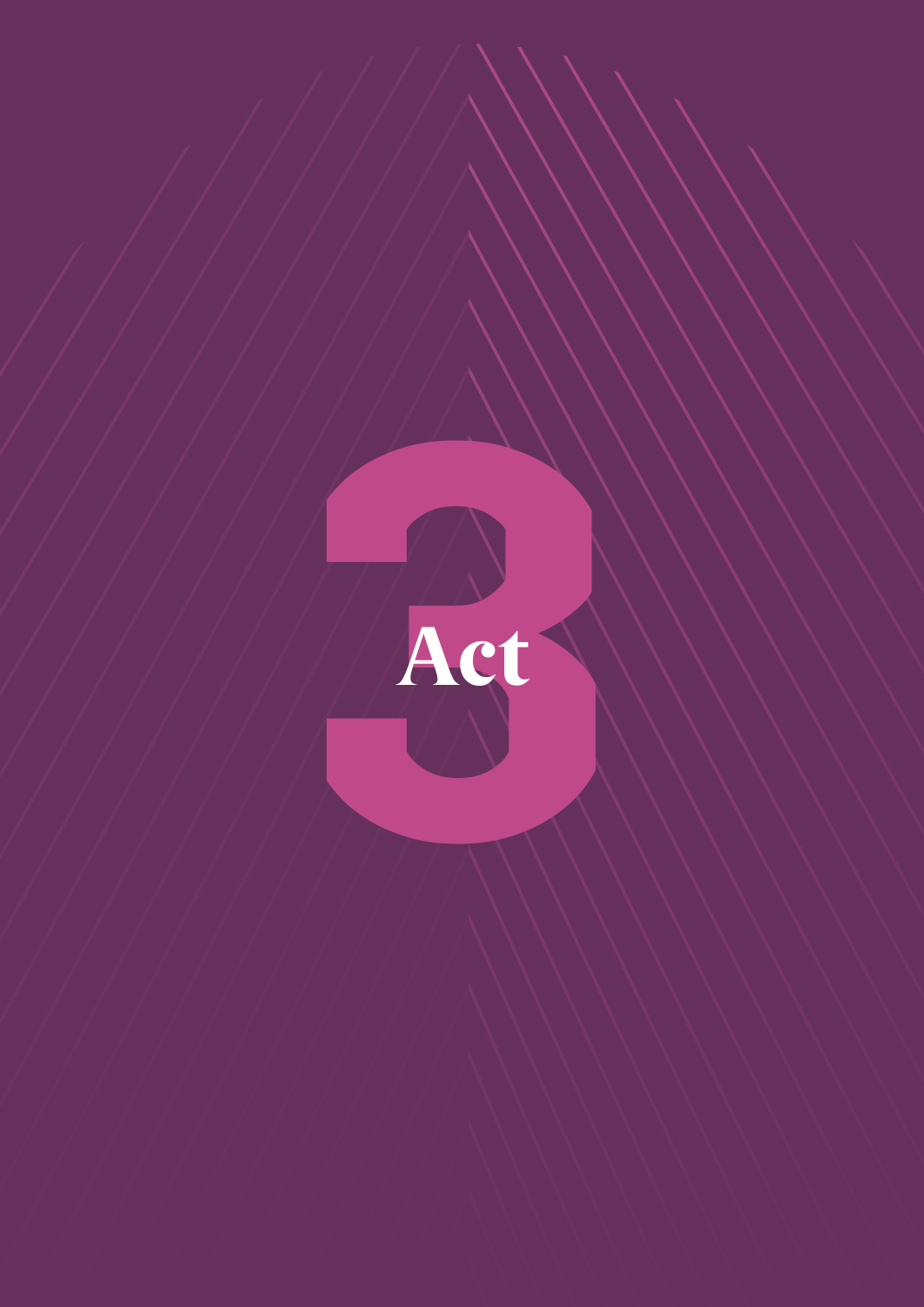#### **Undertake learning activities in the desired areas that have been identified for further development.**

Acknowledging that everyone learns in different ways, it is important to identify learning activities that both suit your learning style and meet your learning needs. Below are some examples of different approaches that you could consider:

#### **Self-directed learning**

- Look at relevant guidance, both local, national and international guidance including NICE, Scottish Intercollegiate Guidelines Network (SIGN), Clinical Knowledge Summaries (CKS), local antimicrobial guidelines etc,.
- Distance learning courses on specific therapeutic area where you can work at your own speed.
- Higher Education Institute (HEI) provided courses in desired therapeutic area.
- Private reading on the subject from a wide range of resources e.g. BNF, SPC, journal articles etc.
- Attending conferences.
- Attend workshops where you receive teaching from experts in your desired therapeutic area in which you wish to expand your prescribing practice, giving you an opportunity to ask questions.

#### **Peer reviewed discussion**

- The Designated Prescribing Practitioner playing a facilitative approach to learning.
- Meeting with a colleague/peer/mentor/manager for further discussion.
- Mentorship programmes available with the:
	- The [Royal Pharmaceutical Society Mentoring](https://www.rpharms.com/development/mentoring)  [Platform](https://www.rpharms.com/development/mentoring) is available for pharmacists through the Royal Pharmaceutical Society website.
	- [eMentoring](https://www.csp.org.uk/taxonomy/term/32535) available for physiotherapists via the Chartered Society of Physiotherapy.
	- Mentorship programmes available within your own organisation.
- Journal clubs or alternative team meetings for peer reviewed discussion and learning.

#### **Observing best practice**

Observing an expert and carrying out consultations under supervision to ensure confidence in your desired prescribing area.

**It is important to consider carrying out learning in various activities, to ensure competence in your desired prescribing area.**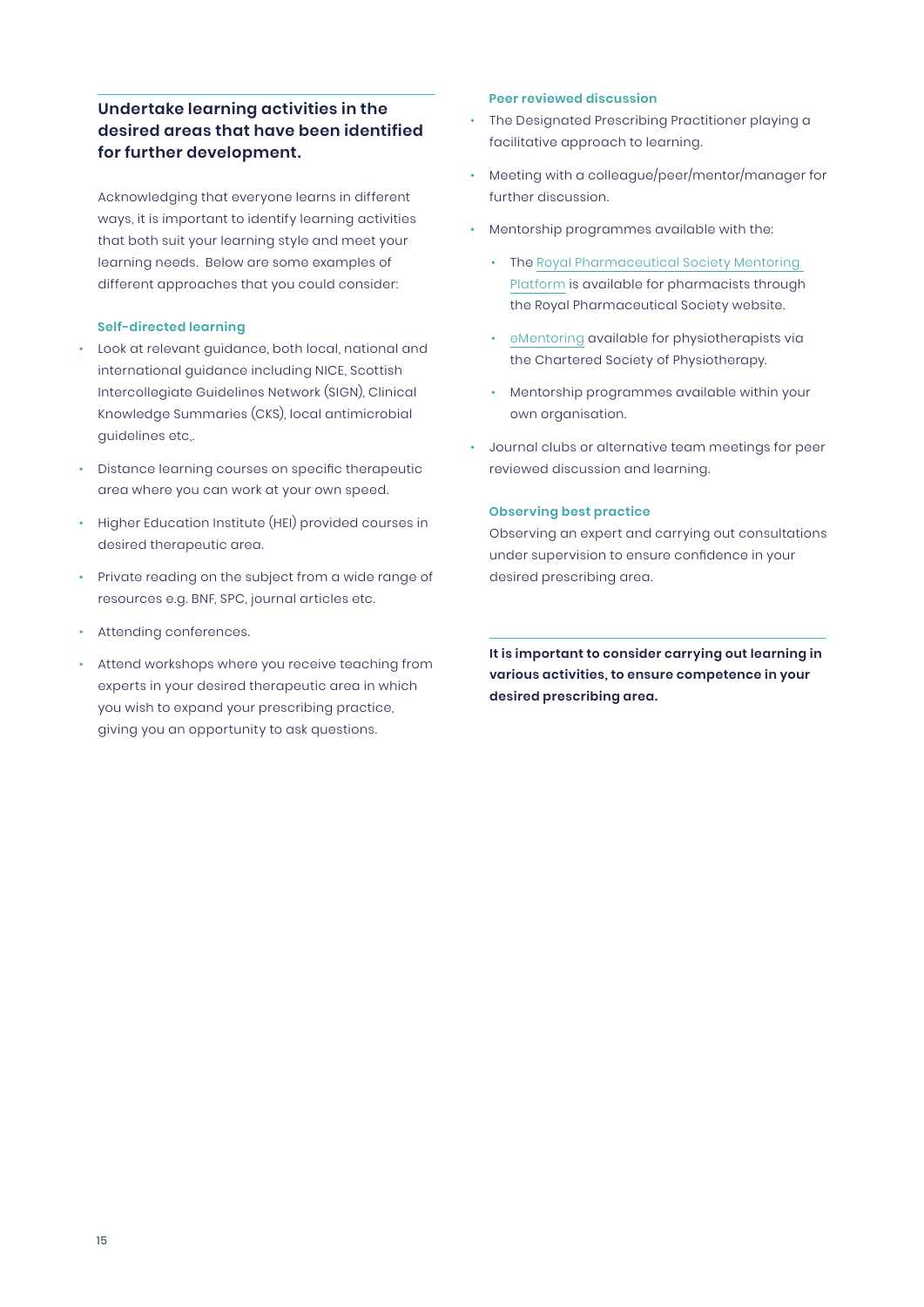# <span id="page-15-0"></span>Evaluate

**Evaluate your own learning needs would be prudent to ensure all your educational needs have been met.**

It is recommended that you evaluate whether your learning needs have been met either in part or in full.

If you do not feel that all the competencies have been met, or you have identified new learning needs, identify ways in which you could achieve the competencies needed and repeat the CPD cycle.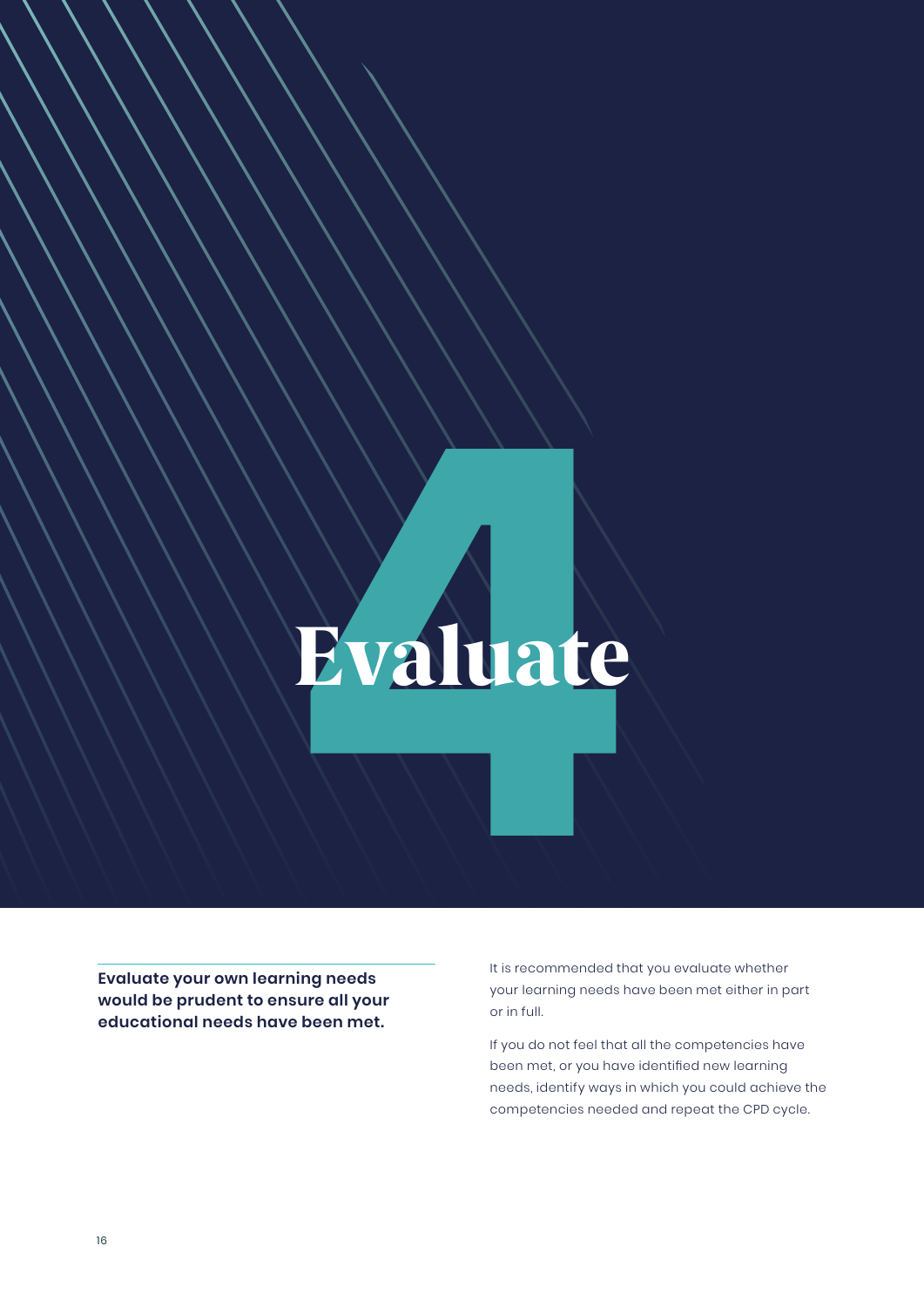# <span id="page-16-0"></span>Case Studies **5**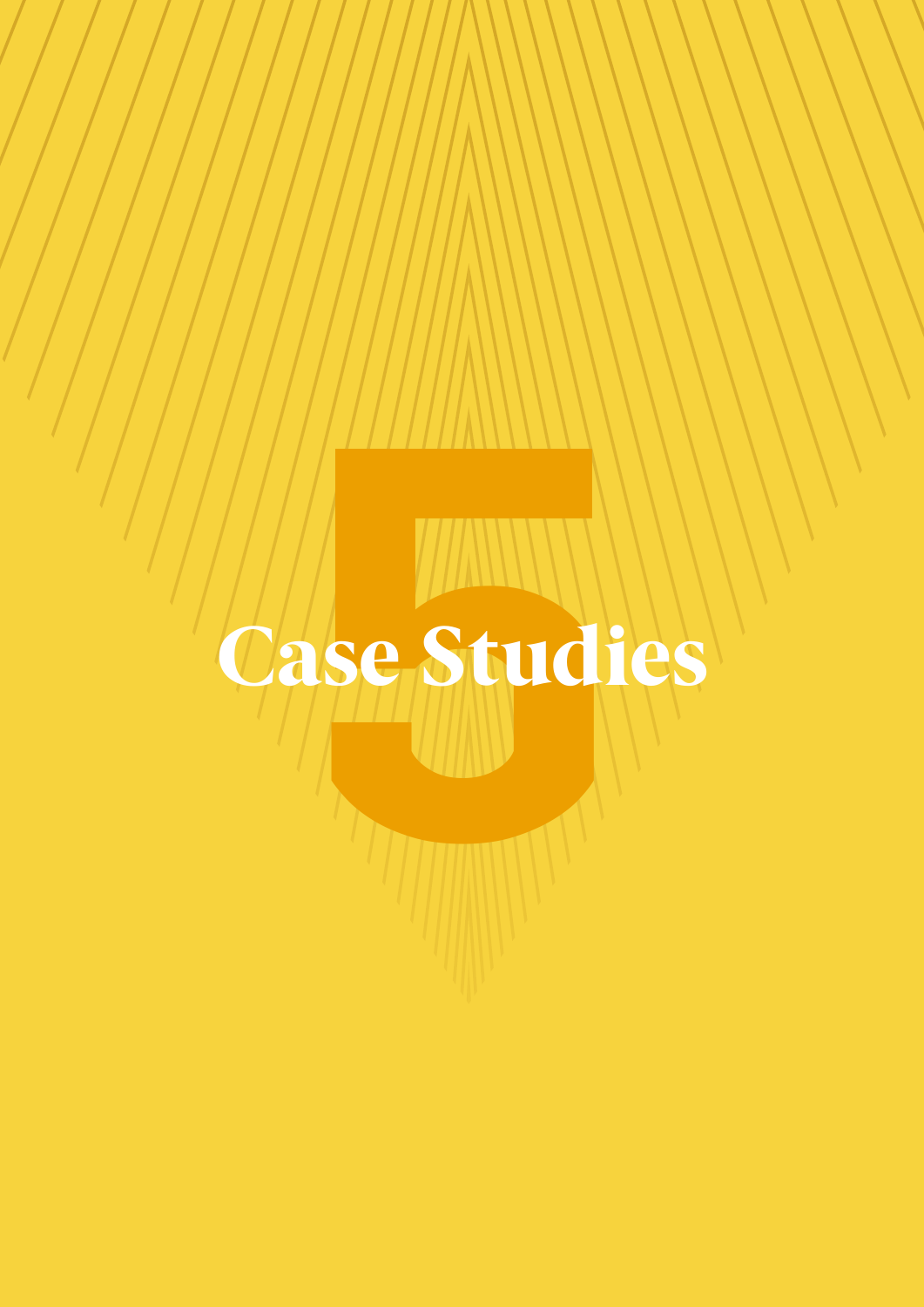#### **Chen, prescribing Nurse in a GP practice**

Chen has been prescribing for patients with atrial fibrillation and would like to expand to prescribe for patients with hypertension.



#### **REFLECT**

Chen identified a number of patients who needed hypertension reviews while he was seeing them for their atrial fibrillation. As a result, he decided to expand his prescribing scope of practice to treat patients with hypertension

Chen further defined his inclusion criteria which was to see patients with stage 1, stage 2 and stage 3 but those with malignant hypertension would be excluded and he would refer on to the consultant.

Using the RPS competency framework, Chen identified the competencies that he would have to meet when expanding his prescribing scope of practice. Chen plans to focus his learning on:

- Assess the patient,
- Identify evidence based treatment options available for clinical decision making.
- Presenting options and reach shared decisions,
- Prescribing safely,
- Provide information.
- Monitoring and reviewing the patient.

#### **P L A N**

Chen discussed his plan for learning with the cardiovascular lead in his GP practice. He created a SMART objective:

**S** – Learn about the patient assessment of hypertension and learn the pharmacological and non-pharmacological treatments.

**M** – Chen plans to shadow a GP colleague for a hypertension clinic. He will also spend time with the consultant cardiologist and specialist nurse in secondary care in their hypertension clinics.

**A** – This will be achievable with the learning set out by both theory and observing the practical application.

**R** – Chen felt this was a relevant target to achieve.

**T** – Chen felt this was achievable within 3 months. For the final month, he plans to be working autonomously and talking through his hypertension management with his GP Cardiovascular lead.

#### **ACT**

Reviewed CKS guidance on the management of hypertension found at: [cks.nice.org.uk/topics/](https://cks.nice.org.uk/topics/hypertension) [hypertension](https://cks.nice.org.uk/topics/hypertension)

Reviewed the [Hypertension | Treatment summary |](https://bnf.nice.org.uk/treatment-summary/hypertension.html)  [BNF content published by NICE](https://bnf.nice.org.uk/treatment-summary/hypertension.html)

Carried out the course online on the Health Education England website [Hypertension](https://www.e-lfh.org.uk/programmes/hypertension)  [elearning for healthcare \(e-lfh.org.uk\)](https://www.e-lfh.org.uk/programmes/hypertension)

Shadowed the consultant cardiologist and specialist nurse in secondary care.

Shadowed GP with special interest in cardiology in a GP surgery.

Learnt both pharmacological and non-pharmacological treatment options for patients.

#### **EVALUATE**

Chen reflected on his learning. He felt all his identified competencies had now been met and he was ready to prescribe in this new prescribing area.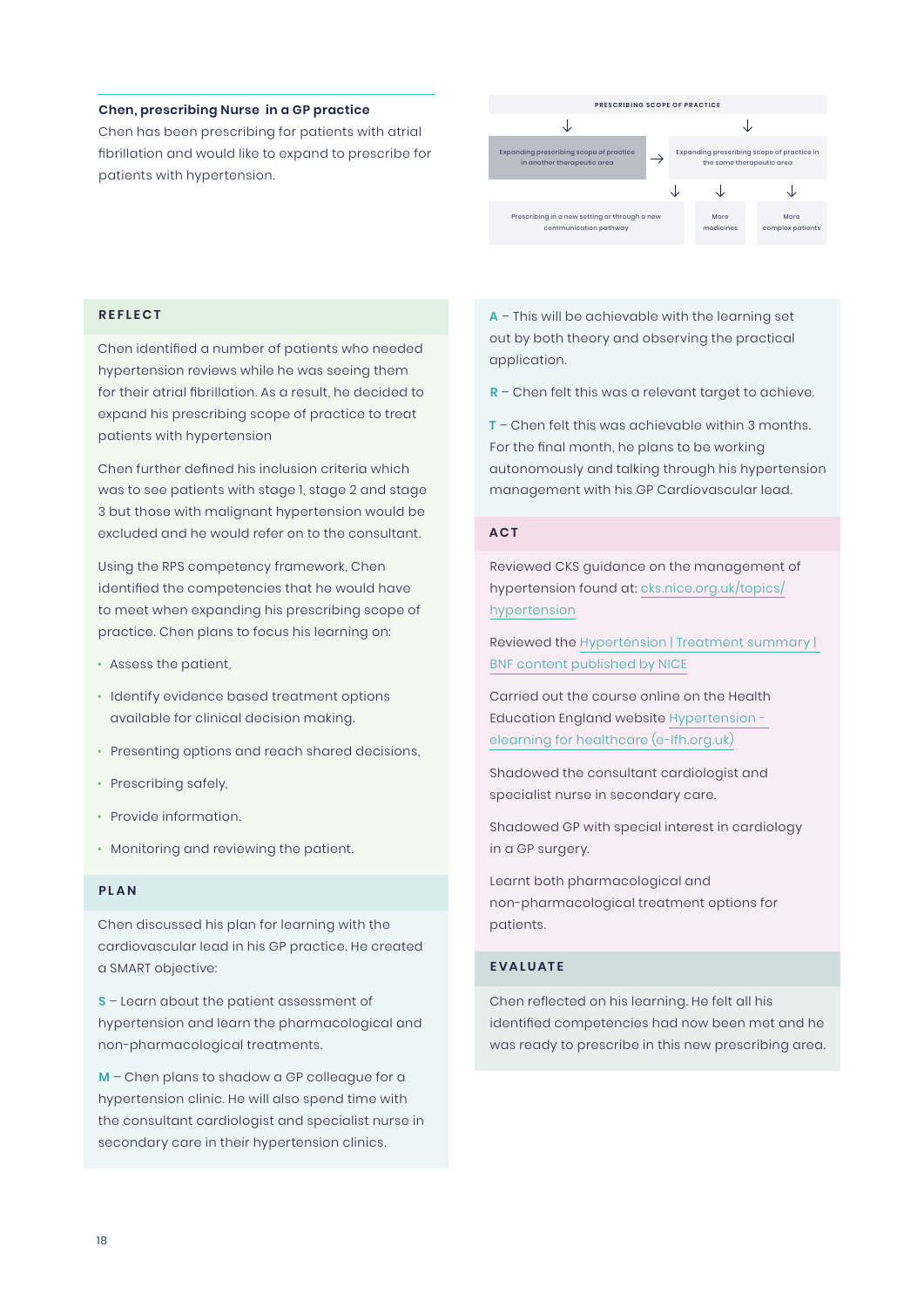#### **Omar, Pharmacist**

Omar, working in a community pharmacy prescribing for females with Urinary Tract Infections (UTIs) expanding to patients who are pregnant with UTIs.



#### **REFLECT**

Omar encountered a patient who was pregnant and needed treatment for a UTI. He had to refer to the GP as this was outside of his prescribing scope of practice. As a result, Omar reflected and wanted to learn more about UTIs in pregnancy.

He developed a table to focus his learning on the physiology of pregnancy and the treatment of UTIs.

- Omar Identified competencies in the competency framework that needed to be met, including:
- 1.11 Makes, confirms or understands, and documents the working or final diagnosis by systematically considering the various possibilities (differential diagnosis).
- 1.12 Understands the condition(s) being treated, their natural progression, and how to assess their severity, deterioration and anticipated response to treatment.
- 2.1 Considers both non-pharmacological and pharmacological treatment approaches
- 2.3 Assesses the risks and benefits to the patient of taking or not taking a medicine or treatment.
- 2.8 Stays up to date in own area of practice and applies the principles of evidence-based practiced.
- 2.10 Understands antimicrobial resistance and the roles of infection prevention, control and antimicrobial stewardship measures.
- 3.1 Actively involves and works with the patient/carer to make informed choices and agree a plan that respects the patient's/carer's preferences.
- 4.1 Prescribes a medicine or device with up-todate awareness of its actions, indications, dose, contraindications, interactions, cautions and adverse effects.
- 4.2 Understands the potential for adverse effects and takes steps to recognise, and manage them, whilst minimising risk.
- 4.3 Understands and uses relevant national, regional and local frameworks for the use of medicines.

#### **P L A N**

- Discussed learning needs with a colleague already prescribing antibiotics for pregnant women with UTIs.
- Discussed what was to be learnt around the varying guidance for treating UTIs in pregnant women.
- Discussed potential differences between both local and national guidance between first and second line treatment options, and an acknowledgement and understanding would be essential prior to prescribing for pregnant patients with UTIs.

#### **ACT**

Reviewed local and national guidance regarding the diagnosis and management of UTIs in pregnancy.

Attended an online course on the treatment of UTIs in pregnancy, assessed via multiple choice questions.

Self-directed reading about antimicrobial resistance.

Presented his learning at group learning sessions set up locally in his area.

#### **EVALUATE**

Omar reflected on his learning. He felt all his identified competencies had now been met and he was ready to prescribe in this new prescribing area. This would significantly help the patients he was now able to see within his practice.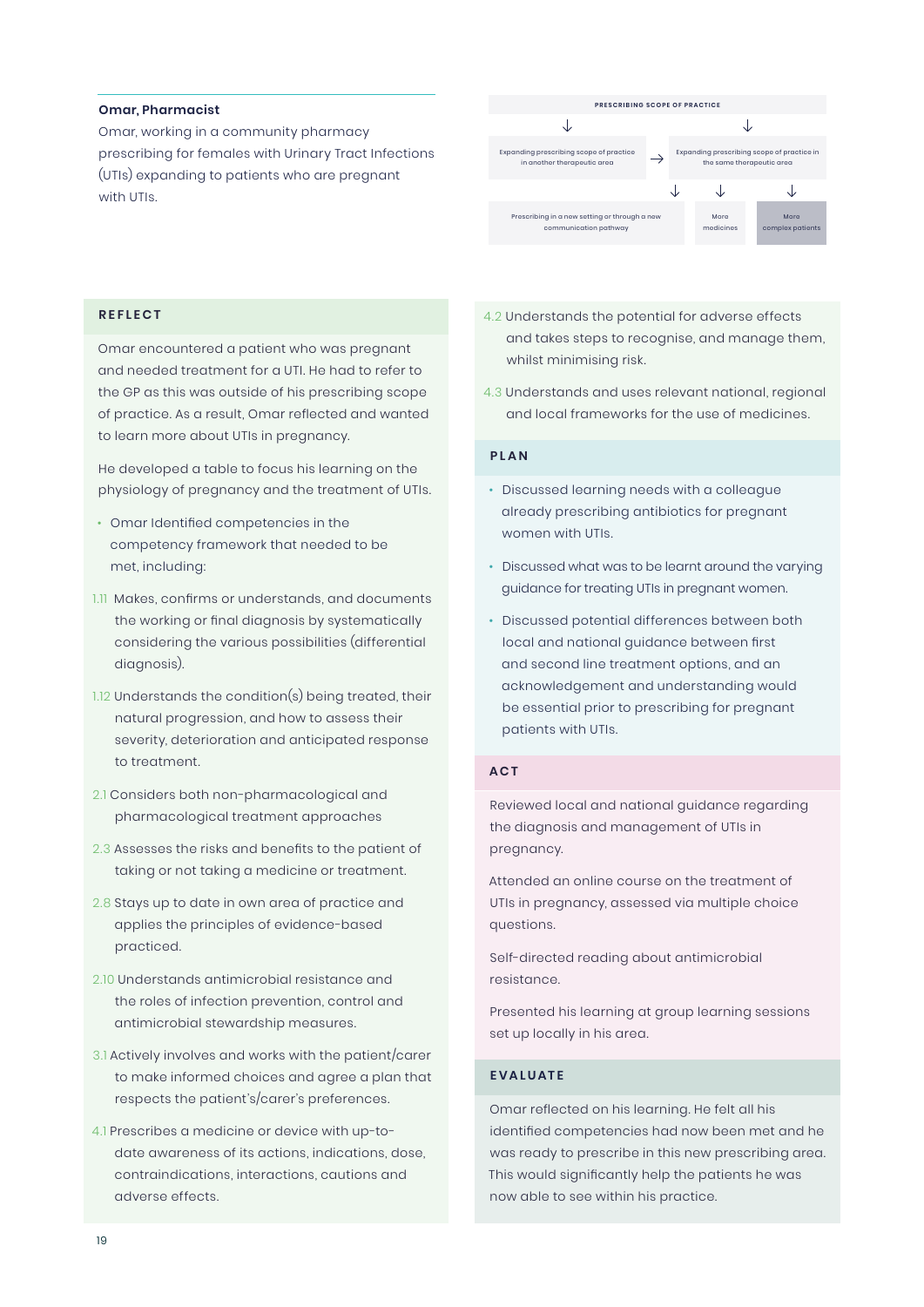#### **Sarah, specialist Physiotherapist (part 1)**

Sarah is a specialist physiotherapist prescribing for patients with Chronic Obstructive Pulmonary Disease (COPD) as part of a multi-disciplinary team. She did her initial prescribing course to prescribe doxycycline and prednisolone.

She would like to expand her prescribing practice to include other antibiotics.

#### **REFLECT**

Sarah identified COPD patients who were experiencing acute exacerbations, were often needing treatment other than prednisolone and doxycycline.

As a result, Sarah wanted to expand to include other antibiotics including amoxicillin and clarithromycin.

Reflecting on Domain 1, Sarah felt she had a good understanding of the physiology of COPD. Sarah focused her learning on COPD acute exacerbations management looking at how they would present, investigation, management, monitoring, red flags and safety netting.

Reflecting on the RPS competency framework Sarah decided to focus on:

- Identify evidence based treatment options available,
- presenting options and reach shared decision,
- prescribe,
- provide information,
- monitoring and reviewing the patient.

#### **P L A N**

As Sarah had a good relationship with her designated prescribing practitioner (DPP), she created a smart objective.

**S** – Learn about the pharmacology of amoxicillin, and clarithromycin.

**M** – Prior to prescribing to patients alone, Sarah plans to see patients with her DPP ensuring competence and confidence.

**A** – Provided no external factors impact, this objective is achievable.



**R** – Both DPP and Sarah felt this was a relevant objective.

**T** – She would like to be able to prescribe other antibiotics within 2 months.

#### **ACT**

Reviewed local guidance regarding prescribing antibiotics for patients with acute exacerbations of COPD and further looked at Clinical Knowledge Summaries regarding acute exacerbations of COPD.

Looked at various resources with regards to the medicines e.g. BNF SPC.

Attended online webinars and courses about treating patients with acute exacerbations of COPD.

Organised a series of teaching sessions with junior colleagues with her DPP, to teach about the management of acute exacerbations of COPD.

Treated patients with acute exacerbations of COPD with her DPP shadowing.

#### **EVALUATE**

Sarah evaluated with her DPP and agreed that her learning needs had been met. Both Sarah and her DPP were happy that she was to prescribe for patients with acute exacerbations. They plan to meet frequently in the initial period to discuss complex patients who Sarah may treat and plan to reduce frequency in time.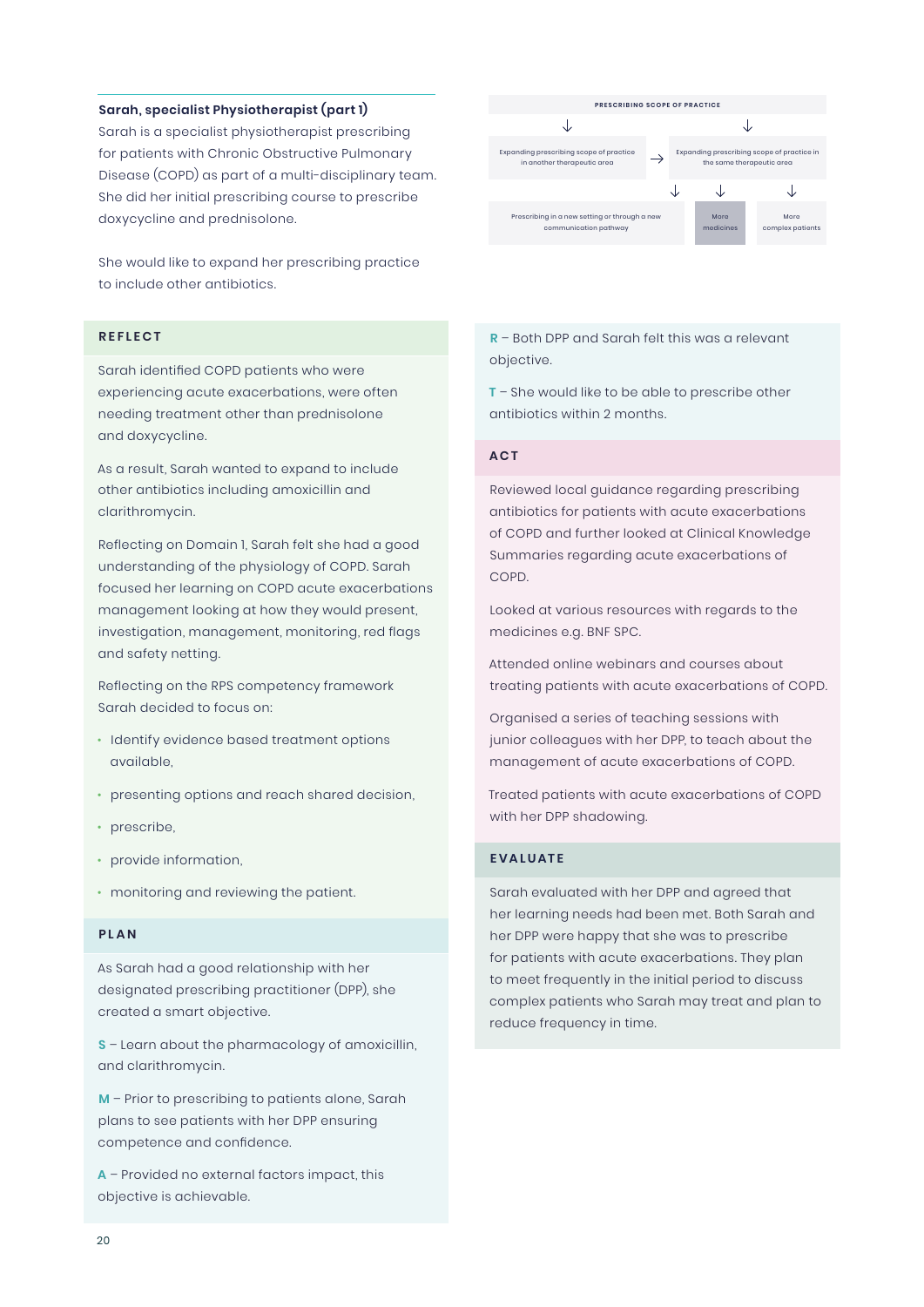#### **Sarah, specialist Physiotherapist (part 2)**

Sarah is a specialist physiotherapist prescribing for patients with Chronic Obstructive Pulmonary Disease (COPD) as part of a multi-disciplinary team.

She has already expanded her prescribing scope of practice as per part 1. Sarah further identified a gap in prescribing of the medicine, roflumilast, she further expanded her prescribing scope of practice.

#### **REFLECT**

Sarah identified a need for COPD patients who she was seeing on a regular basis, who were having to be referred to the consultant for the prescribing of the medicine, roflumilast. As a result, she wanted to further expand her prescribing scope of practice to prescribe roflumilast.

Reflecting on the RPS competency framework Sarah decided to focus on;

- Identify evidence based treatment options available for clinical decision making,
- Presenting options and reach shared decisions,
- Prescribing safely,
- Provide information,
- Monitoring and reviewing the patient.

#### **P L A N**

As in part 1 of the case study, Sarah had a good relationship with her designated prescribing practitioner (DPP), she created a smart objective.

**S** – Learn about the pharmacology of roflumilast and be able to identify when she will use it in practice.

**M** – Sarah plans to identify patients who she believes need roflumilast treatment. Sarah plans to identify these patients while seeing patients in the community. She will initially discuss the patients she has identified with her DPP ensuring competence and confidence.

**A** – Provided no external factors impact Sarah, she felt this objective is achievable.

**R** – Both DPP and Sarah felt this was a relevant objective.

**T** – She would like to be able to prescribe other roflumilast within 2 months.



#### **ACT**

Reviewed national guidance regarding the use of roflumilast. Looked at the NICE technology appraisal of roflumilast to understand the evidence behind its use.

- Looked at various resources with regards to roflumilast and the contra-indications, cautions, adverse reactions, interactions using the BNF and SPC.
- Understand when roflumilast should be initiated as per [1 Recommendations | Roflumilast for](https://www.nice.org.uk/guidance/ta461/chapter/1-Recommendations)  [treating chronic obstructive pulmonary disease |](https://www.nice.org.uk/guidance/ta461/chapter/1-Recommendations)  [Guidance | NICE](https://www.nice.org.uk/guidance/ta461/chapter/1-Recommendations)
- Created a decision tool resource, to ensure that patients were appropriately identified for roflumilast and subsequently were initiated and treated appropriately. The decision tool resource included information such as:
	- indication as per local formulary
	- recording of initial liver function test and up to date weight
	- patient awareness of risks, side effects and cautions of medication
	- ongoing 3 monthly monitoring
- Sarah, had this resource tool checked by the respiratory consultants, nurses, pharmacists and physiotherapists within her health trust and signed off as appropriate.
- Sarah, identified patients who she felt were appropriate for roflumilast treatment, she talked through her rationale while using the decision tool resource she created.

#### **EVALUATE**

Sarah reflected on the competencies she had identified and felt that all competencies were met and she felt confident to start prescribing roflumilast for COPD patients.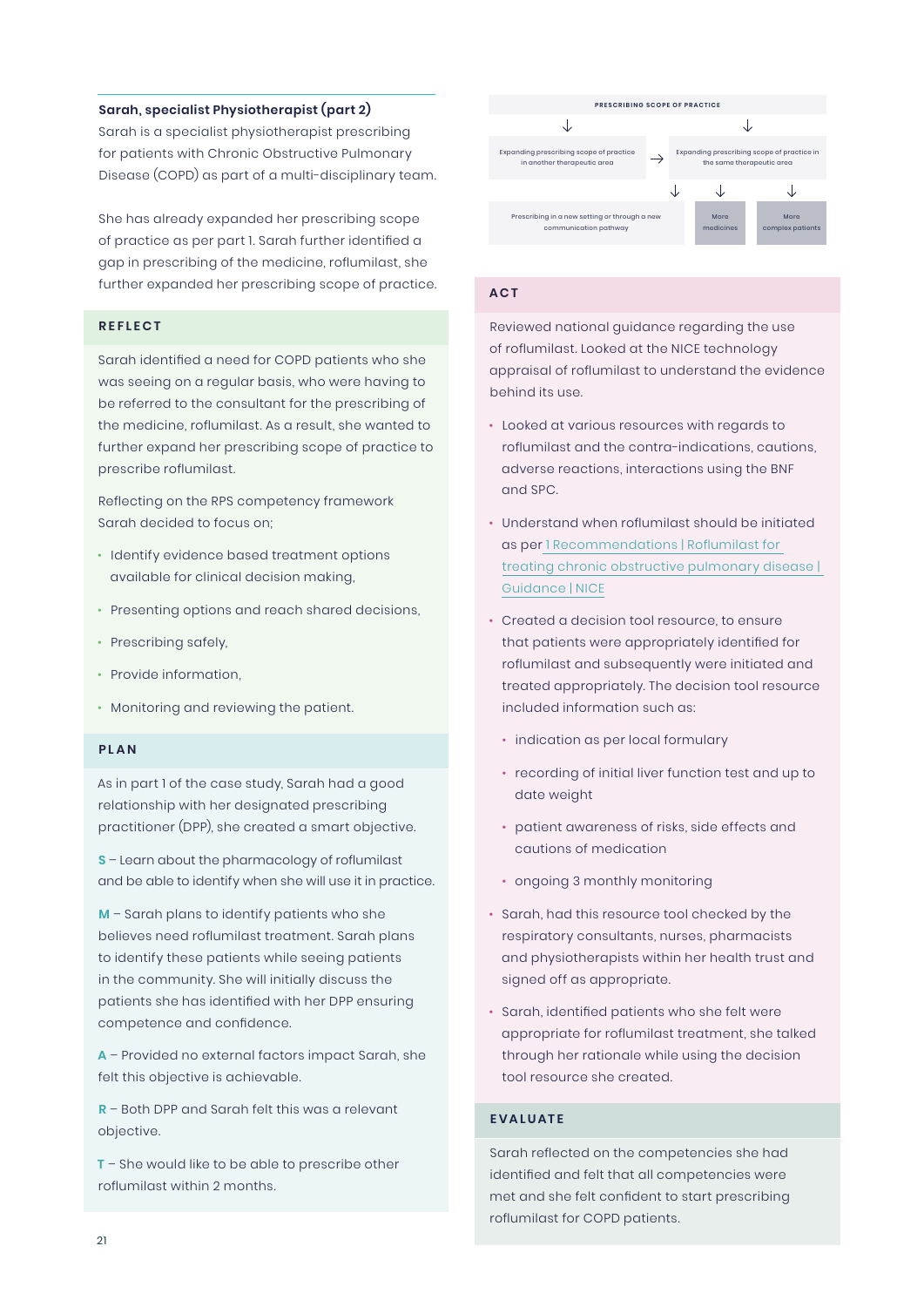#### **Daniel, Optometrist, working in a Optical practice**

Daniel, who generally manages mild blepharitis, wants to expand his prescribing practice to manage patients with refractory or more severe blepharitis.



#### **REFLECT**

It was identified that patients were being referred to the secondary care setting for further treatment of blepharitis, when it could be done within an optical practice.

Using the competency framework, Daniel identified that competencies in:

- Assess the patient
- Identify evidence based treatment options available for clinical decision making
- Presenting options and reach shared decisions
- Prescribing safely
- Provide information
- Monitoring and reviewing the patient.

#### **P L A N**

As Daniel works autonomously in an optical practice, he discussed his plan for learning with a colleague in a neighbouring practice who was already prescribing in this area.

**S** – Learn about the patient assessment of refractory and more severe blepharitis in comparison to mild disease. Furthermore, understand the changes in management of patient according to diagnosis. Daniel also specified that he would like to understand how rosacea presents. This was because of an association with rosacea causing severe blepharitis, thus he felt it would be important to recognise the symptoms to be able to signpost the patient for further treatment as necessary.

**M** – Daniel plans to carry out self-directed reading, attend CPD courses and review local and national guidance.

**A** – This will be achievable as has a good

understanding of blepharitis and knows the resources that are available to him.

**R** – Daniel felt he would be able to achieve this as he had good experience in this therapeutic area.

**T** – Daniel felt that as he was expanding within his same therapeutic area, he would be able to achieve the learning within 8 weeks.

#### **ACT**

- Reviewed local, [national](https://cks.nice.org.uk/topics/blepharitis/) and professional clinical guidance regarding the diagnosis and management of blepharitis.
- Attended online CPD course on the treatment of severe blepharitis.
- Undertook Self-directed reading on identifying signs and symptoms suggestive of side effects related to the prescribed medication, and potential for antimicrobial resistance.
- Attended regular CPD courses and followed relevant clinical guidance to keep abreast of latest evidence in the management of blepharitis.
- Looked at the patient information regarding both this condition, [Blepharitis](https://www.nhs.uk/conditions/blepharitis/) – and the potential treatment that he would be looking to prescribe, including topical azithromycin and systemic tetracyclines.
- Learned how to recognise [ocular rosacea.](https://www.college-optometrists.org/clinical-guidance/clinical-management-guidelines/ocularrosacea)

#### **EVALUATE**

After 8 weeks of carrying out various learning activities Daniel feels confident to prescribe in this area. He has further arranged ongoing sessions with his colleague working in another practice to ensure a support is available if it would be needed.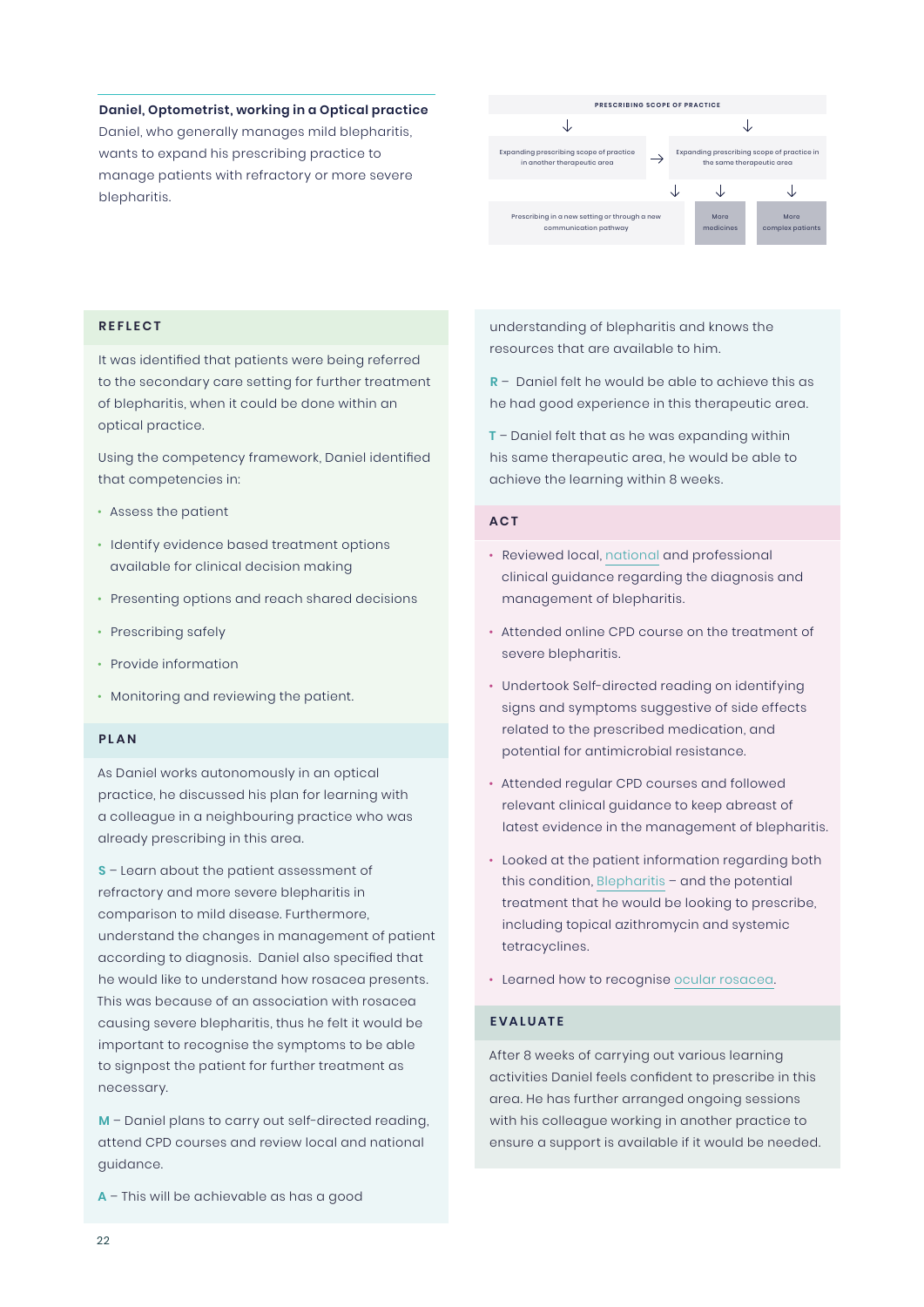#### **Hazel, Therapeutic Radiographer**

Hazel is a specialist therapeutic radiographer working in neuro-oncology, assessing, monitoring and prescribing for patients undergoing radiotherapy, chemotherapy and their long term follow up.

Many of her patients are on anti-seizure medication for which she already prescribes repeat medication if required during treatment.

#### **REFLECT**

Hazel had patients presenting with increased seizure activity and initial seizure likely provoked due to radiotherapy chemotherapy. She wanted to look at the implications around prescribing for these patients

Hazel identified patients who had to be referred to their consultant or registrar if presenting to Radiotherapy with symptoms likely to indicate seizure activity however, as Hazel moves into her Advanced Clinical Practitioner role she identified a patient need for her to expand her prescribing scope of practice.

#### **P L A N**

Using SMART objectives Hazel planned the areas to be covered and how this would be achieved.

**S** – Review the literature around provoked seizures due to neurological tumours and their treatments. Review the pharmacology of clobazam and levetiracetam along with indications.

**M** – Benchmark against NICE epilepsy guidance, discuss with epilepsy specialist and clinical supervisor.

**A** – Given prior learning and experience desired outcome should be achievable.

**R** – Given that Hazel has already been in the situation on several occasions of reviewing patients with increased or new seizure activity it is very relevant that in the future her competence to prescribe would be of benefit to patients and the service as a whole.

**T** – Aim for informative work to be done in 1 month and final discussion with clinical supervisor within two months.



#### **ACT**

Reviewed NICE epilepsy guidelines

Searched for literature regarding provoked seizures in the oncology setting

Reviewed SPC and BNF for clobazam and levetiracetam

Looked at provision of patient information and safety netting

Shadowed epilepsy specialist nurse and attended epilepsy CPD sessions

#### **EVALUATE**

Hazel met with her clinical supervisor and discussed her findings and concerns regarding the lack of clear guidance in the literature.

There was agreement that prescribing should still take place under the guidance of the epilepsy specialist service but that Hazel has sufficient knowledge of the drugs and safety netting to inform patients and relatives/carers around treatment and to provide a suitable prescription whilst awaiting review by a specialist as per NICE guidelines.

Hazel plans to put together an information leaflet for patients that present with their first seizure or an increase in seizure activity whilst on oncological treatment.

As part of ongoing CPD Hazel will look to follow the outcome of a recent trial and any current additions to the literature with an aim to put together further guidance with the input from an epilepsy specialist.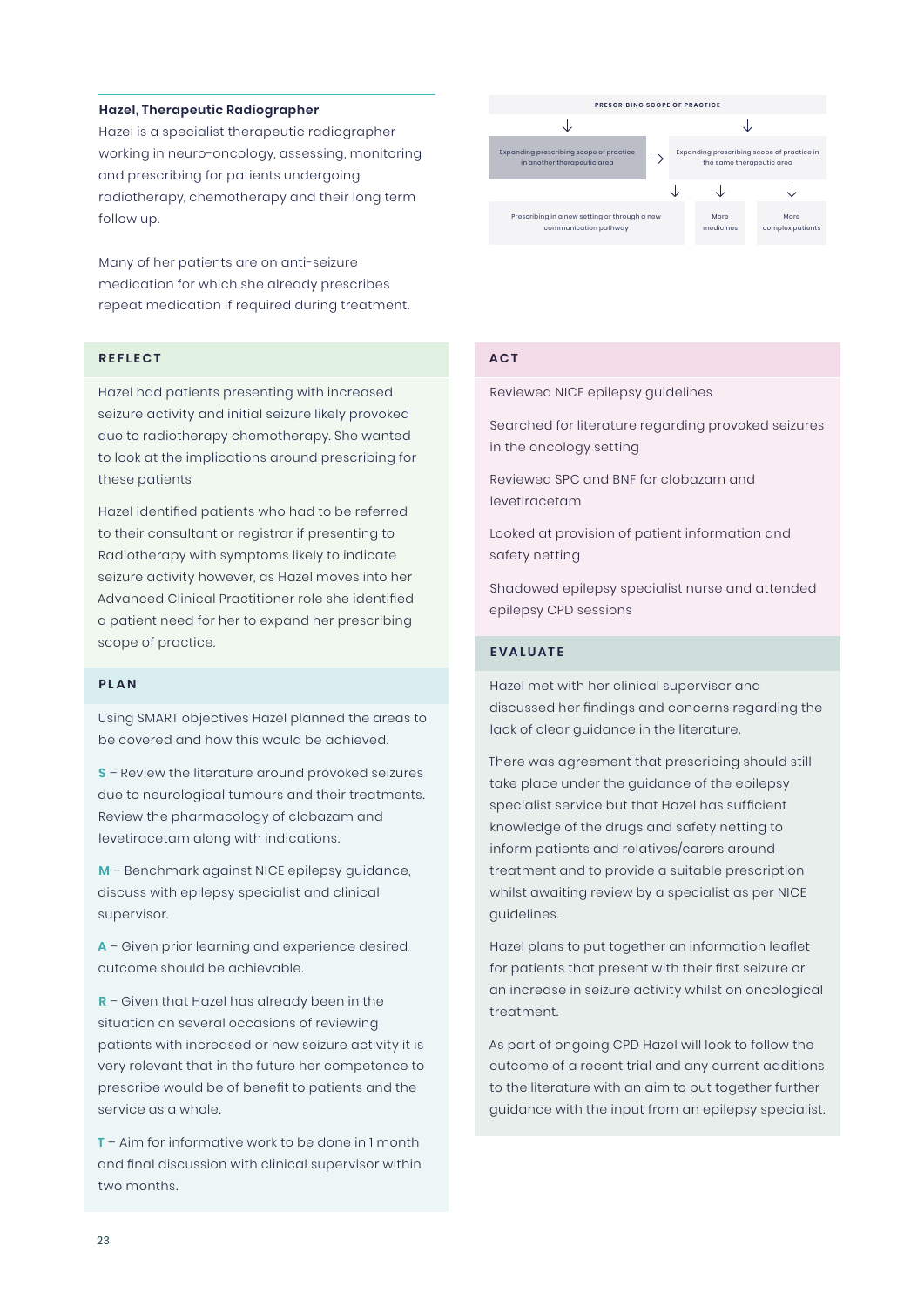#### **Timothy, Hospital Pharmacist**

Timothy originally trained to prescribe warfarin to adult patients with atrial fibrillation. However, with management of patients with atrial fibrillation developing to include more anticoagulants, he wants to expand his prescribing scope of practice to include prescribing direct oral anticoagulants (DOACs) for adult patients.

#### **REFLECT**

Timothy identified that many patients were being referred on for initiation of DOACs as an alternative treatment to warfarin. He identified that he would be in a good position to start or change treatment if appropriate.

His knowledge of atrial fibrillation was extensive, but he wanted to learn more about the management of atrial fibrillation in specific when DOACs can be used. He decided to focus his learning on the pharmacology aspect of these medicines.

#### **P L A N**

**S** – Timothy had good knowledge of atrial fibrillation. He wanted to focus his learning on the pharmacology aspect of DOACs learning more about the evidence-based treatment options available for clinical decision-making.

**M** – Timothy plans to carry out self-directed learning and also spend time shadowing cardiologist in atrial fibrillation clinic. He further plans to shadow another pharmacist who is already prescribing DOACs.

**A** – He feels it will be achievable as he understands anticoagulation in atrial fibrillation and he will focus more of his learning on the pharmacology aspect.

**R** – When Timothy discussed this with his colleague, consultant cardiologist, they felt he would be able to achieve it.

**T** – Due to his prior understanding and knowledge of atrial fibrillation, he was going to aim to start prescribing autonomously in 12 weeks after starting.



#### **ACT**

Timothy reflected on the guidelines for anticoagulation in atrial fibrillation, looking at [NICE](https://cks.nice.org.uk/topics/atrial-fibrillation/prescribing-information/anticoagulants/)  [guidelines](https://cks.nice.org.uk/topics/atrial-fibrillation/prescribing-information/anticoagulants/) and also local formulary with regards to the DOACs available. Further [NICE guidance](https://cks.nice.org.uk/topics/atrial-fibrillation/prescribing-information/anticoagulants/) was studied with regards to specific DOACs.

Timothy carried out an eLearning module on DOACs.

Timothy looked at various resources including the BNF, SPC (Rivaroxaban, Dabigatran, Apixaban and Edoxaban)

Shadowed consultant cardiologist during a 4 week period in clinics where patients would be initiated on DOACs. For a further 8 weeks, Timothy identified and initiated patients on DOAC treatment where necessary, under the supervision of the consultant cardiologist.

Timothy attended a conference where there were lectures on prescribing DOACs for patients with Atrial Fibrillation.

Timothy researched the literature and read multiple papers surrounding DOACs.

Timothy gave an education session on DOACs to his colleagues.

Timothy identified resources available to help patients in understanding their anticoagulation treatment ([Rivaroxaban](https://www.nhs.uk/medicines/rivaroxaban/), [Dabigatran](https://www.nhs.uk/medicines/dabigatran/), [Apixaban](https://www.nhs.uk/medicines/apixaban/) and [Edoxaban\)](https://www.nhs.uk/medicines/edoxaban/)

#### **EVALUATE**

Timothy discussed his expanded prescribing scope of practice with a cardiology consultant who specialised in anticoagulation. Both felt that all the initial competencies identified in competency framework had been met. Ongoing support was offered for Timothy. Timothy also plans to join a journal club.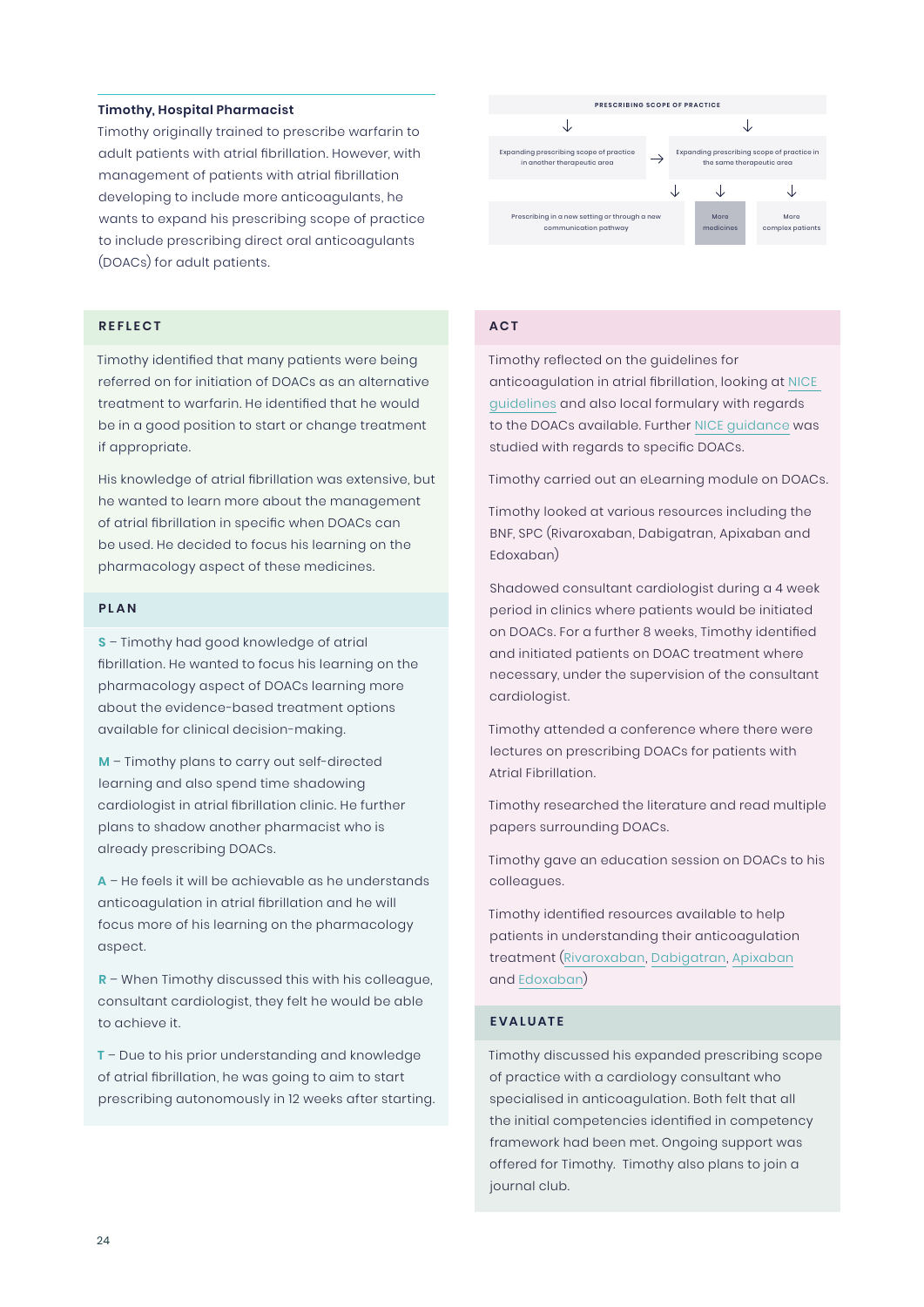### References





- 1. Royal Pharmaceutical Society, 2020. A Competency Framework for all Prescribers. London: RPS
- 2. Department of Health. 2022. Prescribing by Non-Medical Healthcare Professionals | Department of Health. [online] Available at: [www.health-ni.gov.uk/articles/](https://www.health-ni.gov.uk/articles/pharmaceutical-non-medical-prescribing) [pharmaceutical-non-medical-prescribing](https://www.health-ni.gov.uk/articles/pharmaceutical-non-medical-prescribing) [Accessed 3 February 2022].
- 3. Blot SI, Pea F, Lipman J. The effect of pathophysiology on pharmacokinetics in the critically ill patient — Concepts appraised by the example of antimicrobial agents. Advanced Drug Delivery Reviews. 2014;77:3–11. doi: [10.1016/j.addr.2014.07.006](https://www.sciencedirect.com/science/article/pii/S0169409X14001471?via%3Dihub)











**Pharmacyforun** 



# Declaration

This document is guidance only, and does not guarantee individual prescriber competence, this is the professional responsibility of the prescriber.

Case studies have been adapted for the purposes of this document.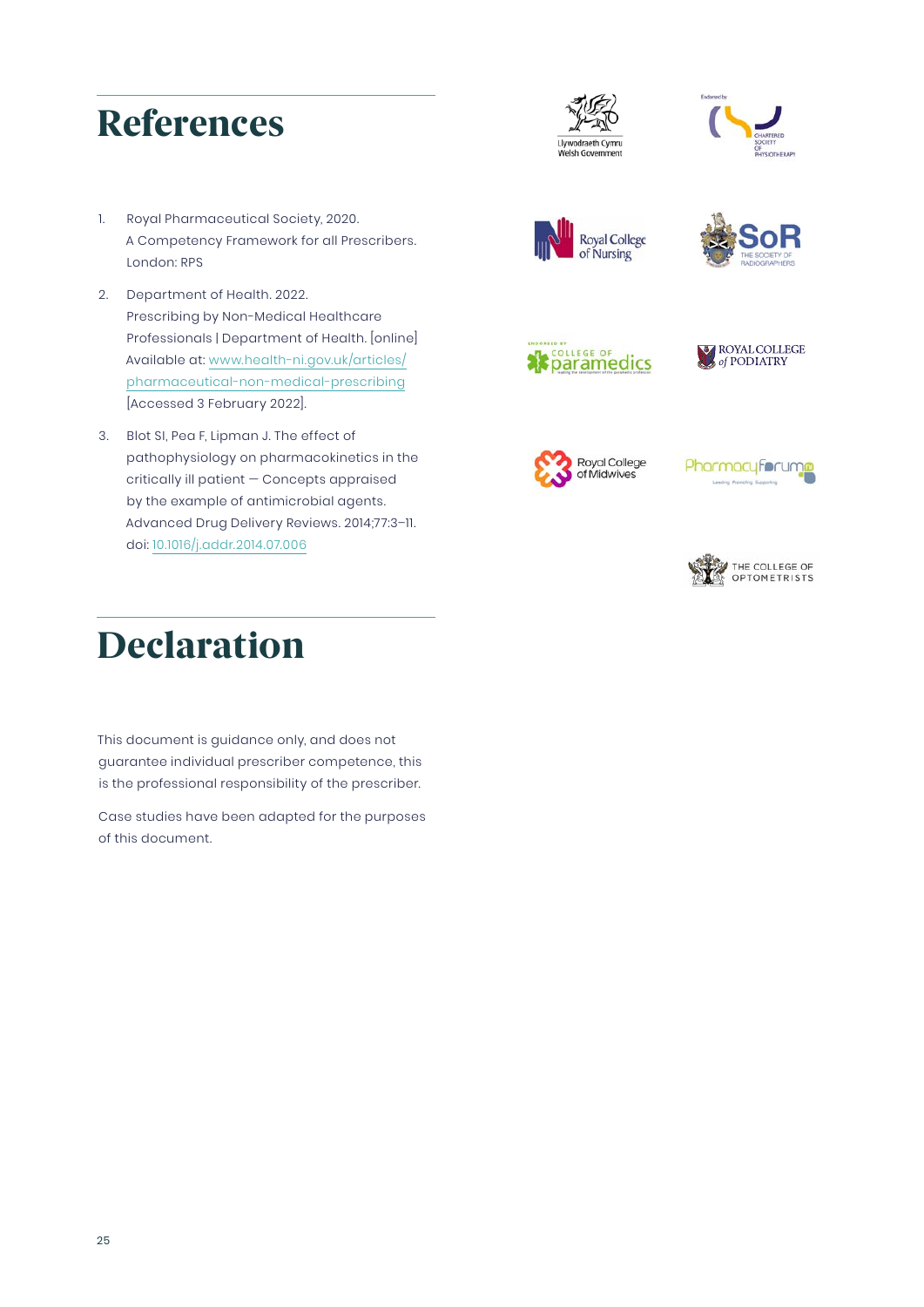# **Checklist**

|                                                                                              | Inclusion and Exclusion Criteria for New Scope of Practice and your setting should be specified at this point. |                                                                                                                                     |                                                                                                                 |                                                                         |           |                                                      |  |  |
|----------------------------------------------------------------------------------------------|----------------------------------------------------------------------------------------------------------------|-------------------------------------------------------------------------------------------------------------------------------------|-----------------------------------------------------------------------------------------------------------------|-------------------------------------------------------------------------|-----------|------------------------------------------------------|--|--|
|                                                                                              |                                                                                                                |                                                                                                                                     |                                                                                                                 |                                                                         |           |                                                      |  |  |
|                                                                                              | PRESCRIBING SCOPE OF PRACTICE<br>↓<br>↓                                                                        |                                                                                                                                     |                                                                                                                 |                                                                         |           |                                                      |  |  |
| Identify how you are going to<br>expand your prescribing scope of                            |                                                                                                                | Expanding prescribing scope of practice<br>$\rightarrow$<br>in another therapeutic area                                             |                                                                                                                 | Expanding prescribing scope of practice<br>in the same therapeutic area |           |                                                      |  |  |
| practice using the infographic                                                               |                                                                                                                |                                                                                                                                     |                                                                                                                 |                                                                         | ↓         | ↓                                                    |  |  |
|                                                                                              |                                                                                                                |                                                                                                                                     |                                                                                                                 |                                                                         | More      | More                                                 |  |  |
|                                                                                              |                                                                                                                | Prescribing in a new setting or through a new<br>communication pathway                                                              |                                                                                                                 |                                                                         | medicines | complex patients                                     |  |  |
|                                                                                              | <b>Domain 1- The consultation</b>                                                                              |                                                                                                                                     |                                                                                                                 |                                                                         |           |                                                      |  |  |
|                                                                                              | <b>Assess the patient</b><br>Setting of consultation                                                           |                                                                                                                                     |                                                                                                                 |                                                                         |           |                                                      |  |  |
|                                                                                              |                                                                                                                |                                                                                                                                     | <b>Patient Assessment</b>                                                                                       |                                                                         |           |                                                      |  |  |
|                                                                                              |                                                                                                                | Pathophysiology of the condition,<br>٠                                                                                              |                                                                                                                 |                                                                         |           |                                                      |  |  |
|                                                                                              |                                                                                                                | Natural progression                                                                                                                 |                                                                                                                 |                                                                         |           |                                                      |  |  |
|                                                                                              | Prognosis<br>٠<br>Specific history taking questions<br>٠                                                       |                                                                                                                                     |                                                                                                                 |                                                                         |           |                                                      |  |  |
|                                                                                              |                                                                                                                |                                                                                                                                     | <b>Differential diagnoses</b><br>٠                                                                              |                                                                         |           |                                                      |  |  |
|                                                                                              |                                                                                                                |                                                                                                                                     | ۰                                                                                                               |                                                                         |           | Management (Pharmacological and non-pharmacological) |  |  |
|                                                                                              | Identify evidence-based                                                                                        |                                                                                                                                     | Management of condition/indication                                                                              |                                                                         |           |                                                      |  |  |
|                                                                                              | treatment options available for<br>clinical decision-making                                                    |                                                                                                                                     | Understanding the pharmacology                                                                                  |                                                                         |           |                                                      |  |  |
|                                                                                              |                                                                                                                |                                                                                                                                     | Management options                                                                                              |                                                                         |           |                                                      |  |  |
|                                                                                              |                                                                                                                |                                                                                                                                     | Non pharmacological and pharmacological                                                                         |                                                                         |           |                                                      |  |  |
| Assess yourself against the                                                                  | Present options and reach a<br>shared decision                                                                 |                                                                                                                                     |                                                                                                                 |                                                                         |           |                                                      |  |  |
| RPS Competency Framework                                                                     | Prescribe                                                                                                      |                                                                                                                                     | Understand the medicine $(s)$ :                                                                                 |                                                                         |           |                                                      |  |  |
| and learning for your desired<br>prescribing area                                            |                                                                                                                | Dose<br>٠                                                                                                                           |                                                                                                                 |                                                                         |           |                                                      |  |  |
|                                                                                              |                                                                                                                | Indications                                                                                                                         |                                                                                                                 |                                                                         |           |                                                      |  |  |
|                                                                                              |                                                                                                                |                                                                                                                                     |                                                                                                                 | Contra indications<br>Cautions<br>٠                                     |           |                                                      |  |  |
|                                                                                              |                                                                                                                |                                                                                                                                     | Side effects<br>٠                                                                                               |                                                                         |           |                                                      |  |  |
|                                                                                              |                                                                                                                |                                                                                                                                     | <b>Drug interactions</b><br>۰                                                                                   |                                                                         |           |                                                      |  |  |
|                                                                                              | Documenting the consultation.                                                                                  |                                                                                                                                     |                                                                                                                 |                                                                         |           |                                                      |  |  |
|                                                                                              | <b>Provide information</b>                                                                                     |                                                                                                                                     |                                                                                                                 |                                                                         |           |                                                      |  |  |
|                                                                                              | <b>Monitor and review</b>                                                                                      |                                                                                                                                     |                                                                                                                 |                                                                         |           |                                                      |  |  |
|                                                                                              |                                                                                                                | Prescribing governance- Reflection                                                                                                  |                                                                                                                 |                                                                         |           |                                                      |  |  |
|                                                                                              | <b>Prescribe safely</b>                                                                                        |                                                                                                                                     |                                                                                                                 |                                                                         |           |                                                      |  |  |
|                                                                                              |                                                                                                                | <b>Prescribe professionally</b><br>Look at specific legal or ethical considerations needed<br><b>Improving prescribing practice</b> |                                                                                                                 |                                                                         |           |                                                      |  |  |
|                                                                                              | Prescribe as part of a team                                                                                    |                                                                                                                                     |                                                                                                                 |                                                                         |           |                                                      |  |  |
|                                                                                              |                                                                                                                |                                                                                                                                     | If prescribing autonomously in practice, know where to refer the<br>patient for further treatment as necessary. |                                                                         |           |                                                      |  |  |
| Plan a SMART objective                                                                       |                                                                                                                |                                                                                                                                     |                                                                                                                 |                                                                         |           |                                                      |  |  |
| Carry out learning activities                                                                |                                                                                                                |                                                                                                                                     |                                                                                                                 |                                                                         |           |                                                      |  |  |
| <b>Evaluate ensuring your learning</b><br>needs in desired prescribing area<br>have been met |                                                                                                                |                                                                                                                                     |                                                                                                                 |                                                                         |           |                                                      |  |  |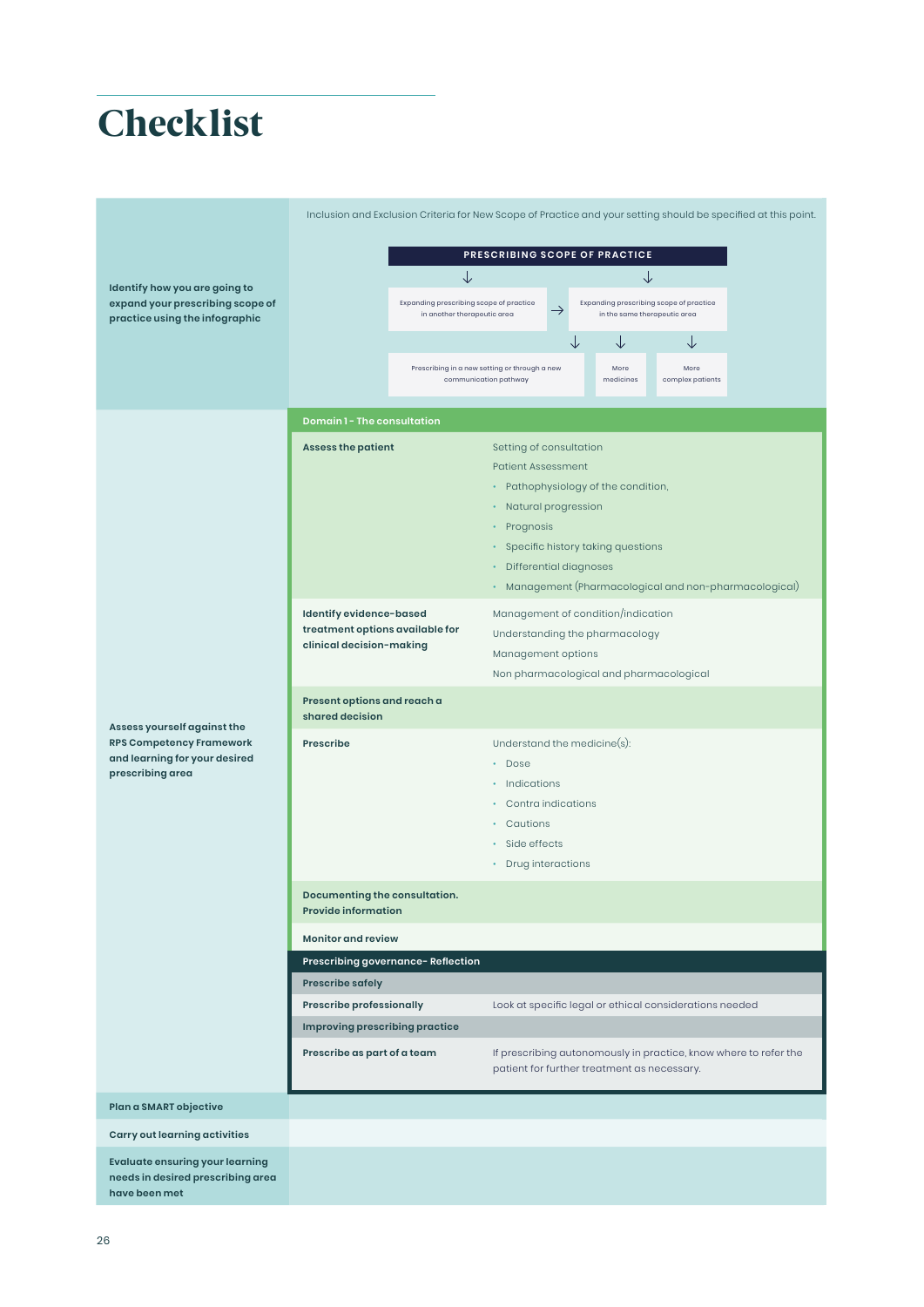### Contributors

**Reem El-Sharkawi (Lead author)** Welsh Clinical Leadership Fellow, Welsh Government

#### **Darrell Baker (Chair)**

Director of Pharmacy and Medicines management, Cardiff and Vale University Health Board

#### **Lloyd Hambridge**

Deputy Chief Pharmaceutical Officer of Wales, Welsh Government

**Elen Jones**  Director for Wales, Royal Pharmaceutical Society

**Jon Lloyd Jones** 

Policy Lead and Community Pharmacist, Royal Pharmaceutical Society

**Dr Karen Hodson**  Senior Lecturer in Pharmacy Practice, Cardiff University

**Regina Ahmed**  Guidance Manager, Royal Pharmaceutical Society

#### **Wing Tang**

Interim Associate Director for Professional Support, Royal Pharmaceutical Society

#### **Aileen O'Hare (nee Parke)**

Chief Pharmaceutical Officers Clinical Fellow & Specialist Inspector, General Pharmaceutical Council

#### **Dr Paramdeep Bilkhu**

Clinical Advisor, The College of Optometrists

**Fiona Gibb** Head of Education, Royal College of Midwives

**Hannah Morley** Professional Advisor, Chartered Society of Physiotherapy

**Pip White**  Professional Adviser, Chartered Society of Physiotherapy

#### **Chris Bell**

Standards Development Specialist Nursing and Midwifery Council

**Parbir Jagpal** 

Director of Postgraduate Studies School of Pharmacy, University of Birmingham.

**Louise Allen**  Community Pharmacy Adviser, Cardiff & Vale University Health Board

#### **Andrew Mikhail**

Senior Clinical Advisor and Specialist Inspector, General Pharmaceutical Council, Principal Pharmacist, Digital and Non Medical Prescribing Lead at Sussex Community NHS Foundation Trust

#### **Catherine Picton**

Author of the RPS Competency Framework, Healthcare and Policy Consultant

**Dr Trudi McIntosh**  Senior Lecturer in Pharmacy Practice, Robert Gordon University, Aberdeen

#### **Gary Morris**

Advanced Physiotherapy Practitioner, Hywel Dda University Health Board Lecturer, School of Healthcare Sciences, Cardiff University

#### **Jonathan Underhill**

Medicines Consultant Clinical Adviser, National Institute for Health and Care Excellence

**Fiona Gibb** Head of Education, Royal College of Midwives

**Nicola Davis-Job** Acute Care and Leadership Advisor, Royal College of Nursing

#### **Neha Ramaiya**

Senior Clinical Adviser and Specialist Inspector, General Pharmaceutical Council

**Hazel Boyce**

Advanced Therapeutic Radiographer, Society of Radiographers

#### **Dr Fran Lloyd**

Associate Postgraduate Pharmacy Dean, Northern Ireland Centre for Pharmacy Learning and Development, Queen's University Belfast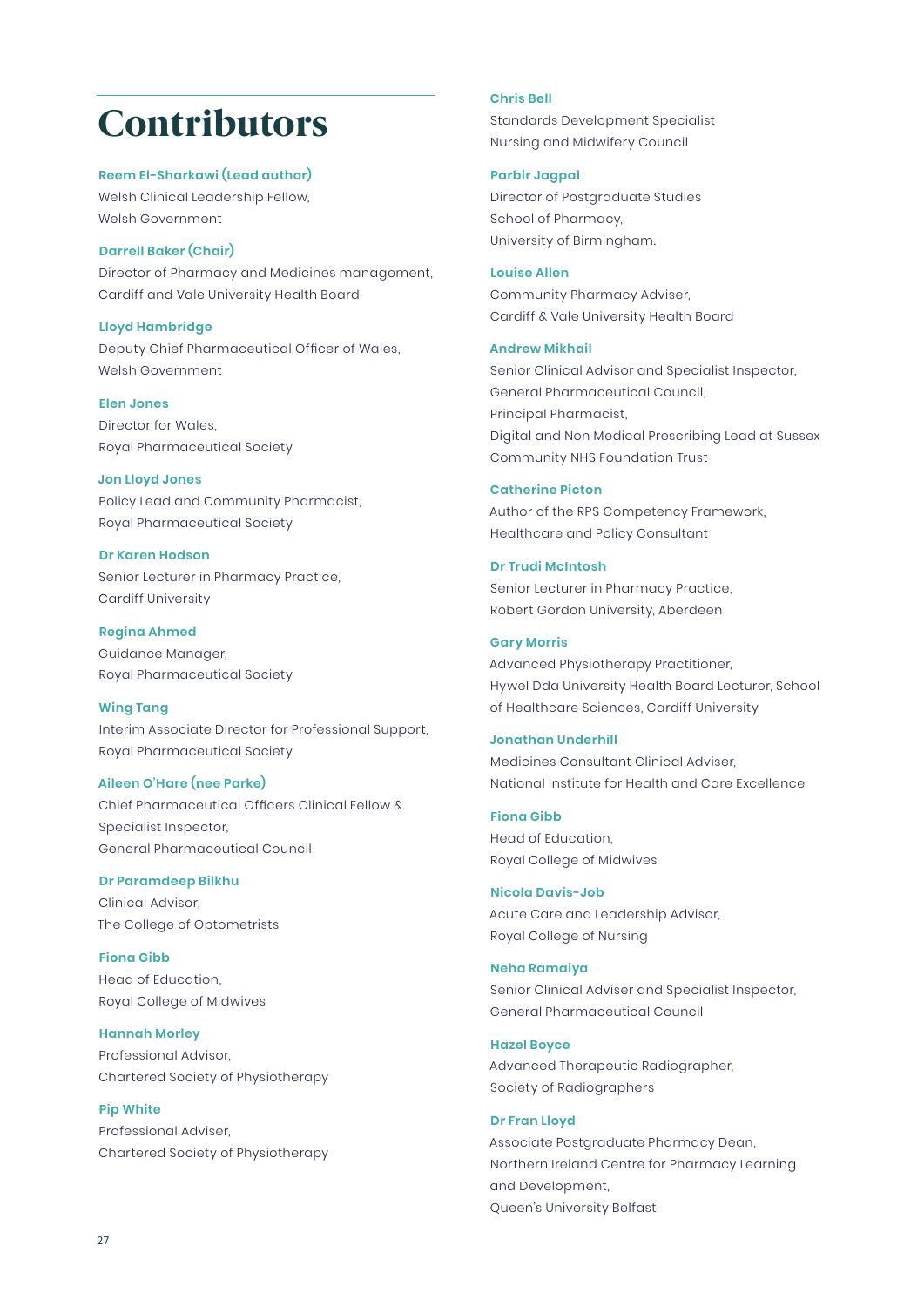#### **Peter Hawkes**

Lay member

**Debra Roberts** Associate Dean of Pharmacy, Health Education and Improvement Wales

#### **David Rovardi**

Pharmacist Independent Prescriber and Registered Paramedic Specialist Medicines Advisor, College of Paramedics

#### **Adele Mott**

Specialist Clinical Pharmacist, Gastroenterology and Nutrition, University College Hospital London

#### **Debbie Sharman**

Consultant Podiatrist (Diabetes), Professional lead for Podiatry and Lecturer University of Southampton

#### **Andrew Lilley**

Pharmacy Clinical Services Manager Alder Hey Children's Hospital

#### **Angela Alexander, MBE**

Professor Emerita, University of Reading

#### **Rachael Gledhill**

Policy Lead, Health and Care Professions Council

#### **Dr Rachel Bruce**

Principle Lead for Prescribing and Clinical Skills, NHS Education for Scotland

#### **Simon Wilkins**

Associate Professor (Pharmacy), Swansea University Medical School

#### **Claire Nevinson**

Deputy Superintendent Pharmacist - Innovation and Prescribing, Boots UK

#### **Julie Greenfield**

Pharmacy Forum Northern Ireland Manager, Pharmacy Forum Northern Ireland

#### **Simon Matthews**

Deputy Chief Pharmacist, Medway NHS Foundation Trust

#### **Jodie Gwenter**

Education and Training Lead Pharmacist, Swansea Bay University Health Board

#### **Marc Donovan**

Chief Pharmacist Boots UK

## Acknowledgments

#### **Stuart Carter**

Digital Content Lead, Royal Pharmaceutical Society

#### **Nick Hard**

Director, Planning Unit

#### **Jade Bazylkiewicz**

Specialised Respiratory Physiotherapist Cwm Taf University Health Board